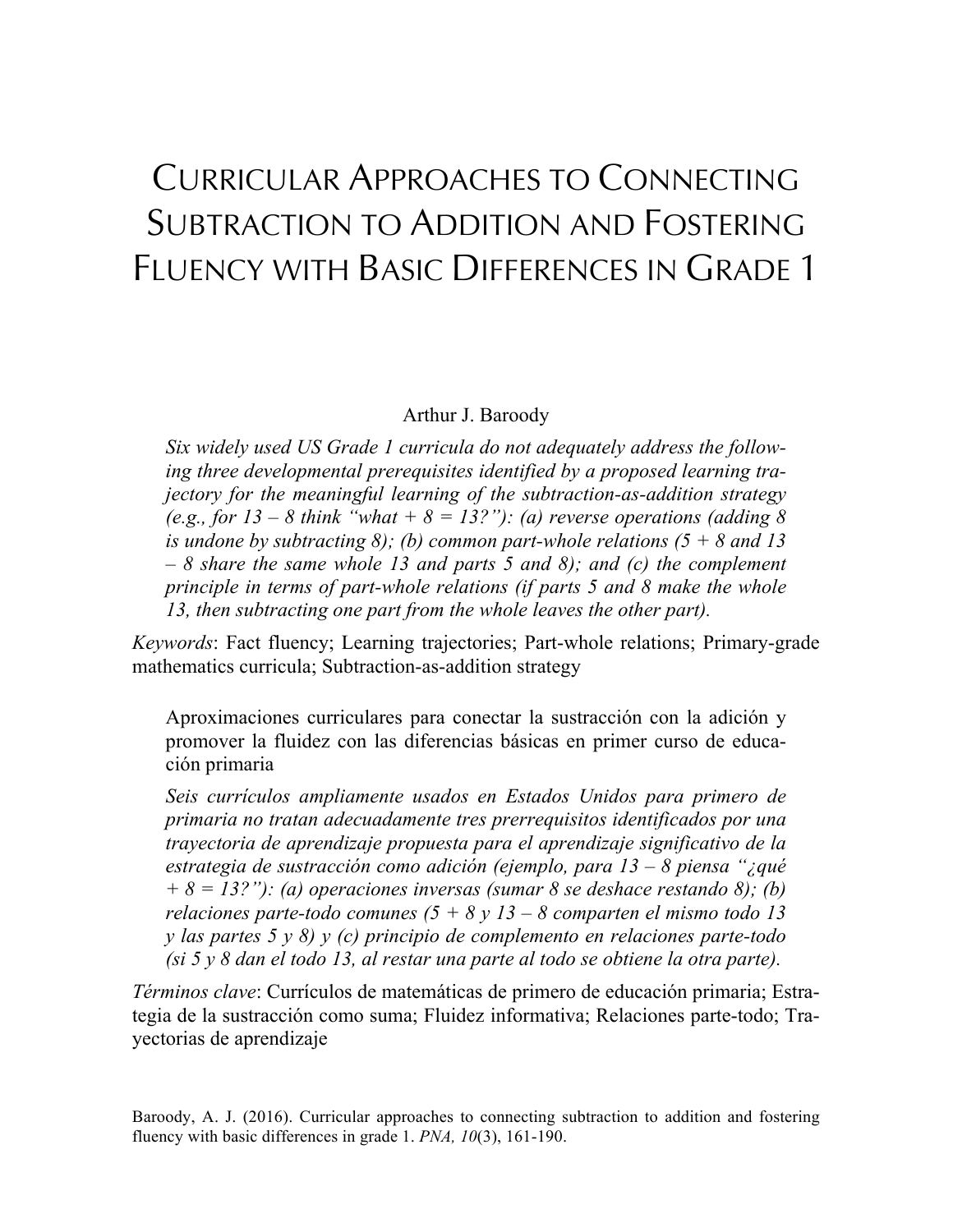Two key primary-level goals of the "Common Core State Standards" (Council of Chief State School Officers [CCSSO], 2010) are: (a) connecting subtraction to addition, and (b) achieving fluency with basic subtraction combinations. A hypothetical learning trajectory (HLT) based on current theory and empirical evidence is proposed for achieving these goals. The proposed HLT raises issues regarding the make-up of primary-level mathematics curricula and the timing of addition and subtraction instruction.

## KEY PRIMARY GOALS

The Common Core State Standards (CCSSO, 2010) specify as Goal 1.OA.4 (Grade 1, operations and algebraic thinking domain, Goal 4): "Understand subtraction as an unknown-addend problem. For example, subtract  $10 - 8$  by finding the number that makes 10 when added to 8" (p. 15). The process of using the known sum of an addition combination to deduce the unknown difference of a related subtraction combination will hereafter be called the *subtraction-as-addition strategy*. Goal 1.OA.6 stipulates that "using the relationship between addition and subtraction (e.g., knowing that  $8 + 4 = 12$ , one knows  $12 - 8 = 4$ )" (p. 15). Common Core Goals 1.OA.4 and 1.OA.6 can facilitate Goal 2.OA.2: "Fluently add and subtract within 20 using mental strategies" (p. 19) [such as the subtraction-as-addition strategy].

Fostering relational learning and the learning of reasoning strategies are generally viewed as important to helping students achieve fluency with basic combinations. The meaningful memorization of a basic combination or a family of combinations typically involves three overlapping phases (Baroody, 1985; Steinberg, 1985; Verschaffel, Greer, & De Corte, 2007). In Phase 1, children use counting strategies to determine an answer. In Phase 2, they use the patterns and relations discovered in Phase 1 to invent reasoning strategies, which they apply in a deliberate manner consciously and relatively slowly. In Phase 3, children achieve fluent retrieval—that is, they can efficiently, appropriately, and adaptively produce sums and differences from a memory network via automatic reasoning processes or fact recall. Phase 2 can serve as a bridge between the relatively inefficient counting strategies of Phase 1 and the fluent retrieval of Phase 3 (CCSSO, 2010; National Council of Teachers of Mathematics, 2000; National Mathematics Advisory Panel, 2008; National Research Council, 2001; Rathmell, 1978; Sarama & Clements, 2009; Thompson, 1997; Thornton, 1990; Thornton & Toohey, 1985).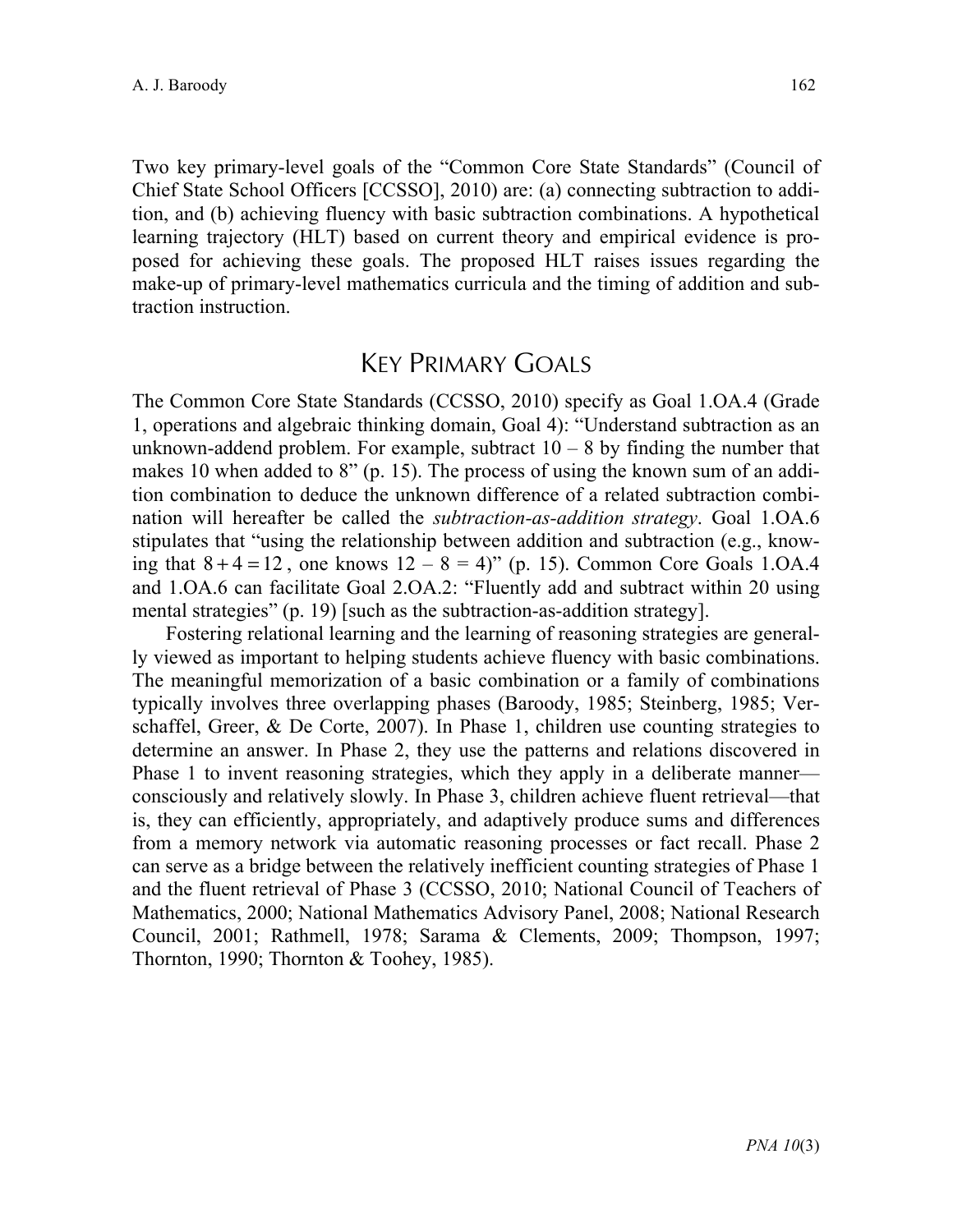# HLT FOR THE SUBTRACTION-AS-ADDITION STRATEGY

In this section, a 10-step HLT for fostering Phases 2 and 3 with the subtraction-asaddition strategy is described. The premise of the HLT is that fostering the meaningful learning of the strategy (Step 9) and its fluency (Step 10) depends on constructing a deep (richly interconnected) understanding of the relations between addition and subtraction—what Piaget (1965) called *additive composition*. The HLT, delineated below and summarized in Figure 1, is based on a rational task analysis (theory, research, and logic).



*Figure 1*. HLT for the meaningful development of the subtraction-as-addition reasoning (subtraction) strategy<sup>1</sup>

 $<sup>1</sup>$  All un-shaded cells are conceptual knowledge. The orange-shaded Cell 2 is an experience that can</sup> lead to a concept. The blue-shaded cell 9 is conscious procedural knowledge. The green-shaded cell 10 is compiled integrated conceptual procedural knowledge of the complement principle and subtraction strategy.<br><sup>a</sup> A general undoing concept can evolve into formal and explicit knowledge of the inverse principle,

which includes the ability to summarize the principle algebraically as  $a + b - b = a$  or  $a - b + b = a$ .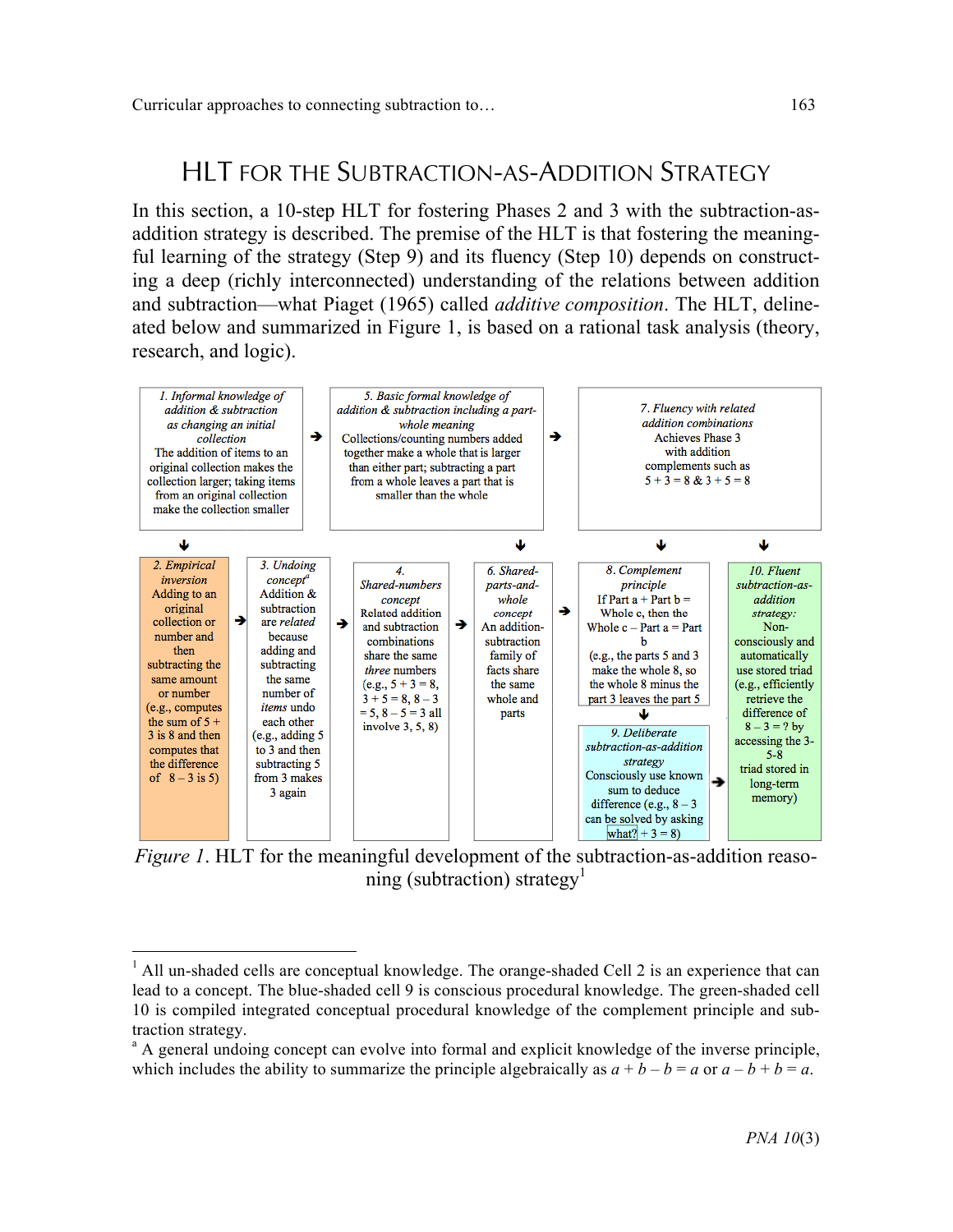#### **Step 1: Informal Knowledge of Addition and Subtraction as Changing an Initial Collection**

Children informally recognize that addition of items makes an initial collection larger and taking away makes an initial collection smaller, even before they develop counting-based strategies (Huttenlocher, Jordan, & Levine, 1994; Jordan, Huttenlocher, & Levine, 1992, 1994). Although children's initial informal *change* concepts of addition and subtraction involve viewing these operations as *unrelated*, they provide a direct basis for Steps 2 and 5 and an indirect basis for other succeeding steps.

#### **Step 2: Empirical Inversion**

*Empirical inversion* involves adding items to an original collection and then subtracting the same amount from the result to restore the original collection —without expecting that the final outcome will be the original collection. For example, empirical inversion would entail adding 2 item to the initial collection of 3 to get 5 items and then—because the final outcome cannot be foreseen—taking away 2 items from the 5 to arrive again at 3 items. Some children may first experiment with empirical inversion with formal symbols instead of with objects. For  $3 + 2 - 2$ , a child might add  $3+2$  first to get the sum 5, then—unable to anticipate the outcome—compute the difference of  $5 - 2$ . Alternatively, children may use a computational shortcut for symbolic *inversion problem* such as the *associative strategy*: Operating from right to left and successively applying subtractive identity (as any number minus itself is zero,  $2 - 2 = 0$ ) and then additive-identity (as any number plus zero is itself,  $3 + 0 = 3$  (Baroody & Lai, 2007; Klein & Bisanz, 2000). Although children engage in empirical inversion because they view addition and subtraction as unrelated operations, restoring an original amount or number via this process, especially with small subitizeable collections or small and highly familiar numbers, can serve as the first step toward viewing these operations as interdependent (i.e., Step 3).

#### **Step 3: Undoing Concept**

By reflecting on experiences with empirical inversion (either with concrete objects, mental images, or symbolic numbers), children may induce or discover an informal *undoing concept*—the idea that adding and then subtracting the same (small) amount or the same (familiar) number (or vice versa) undo each other and thus restores the starting amount/number. This concept enables children to immediately predict the outcome (without actual calculations) of adding a few objects (a familiar number) to an initial collection (number) and then subtracting the same amount (number) or vice versa. The *informal* undoing concept may only be implicit in nature and applied in a limited fashion—initially to adding and then subtracting one item and then to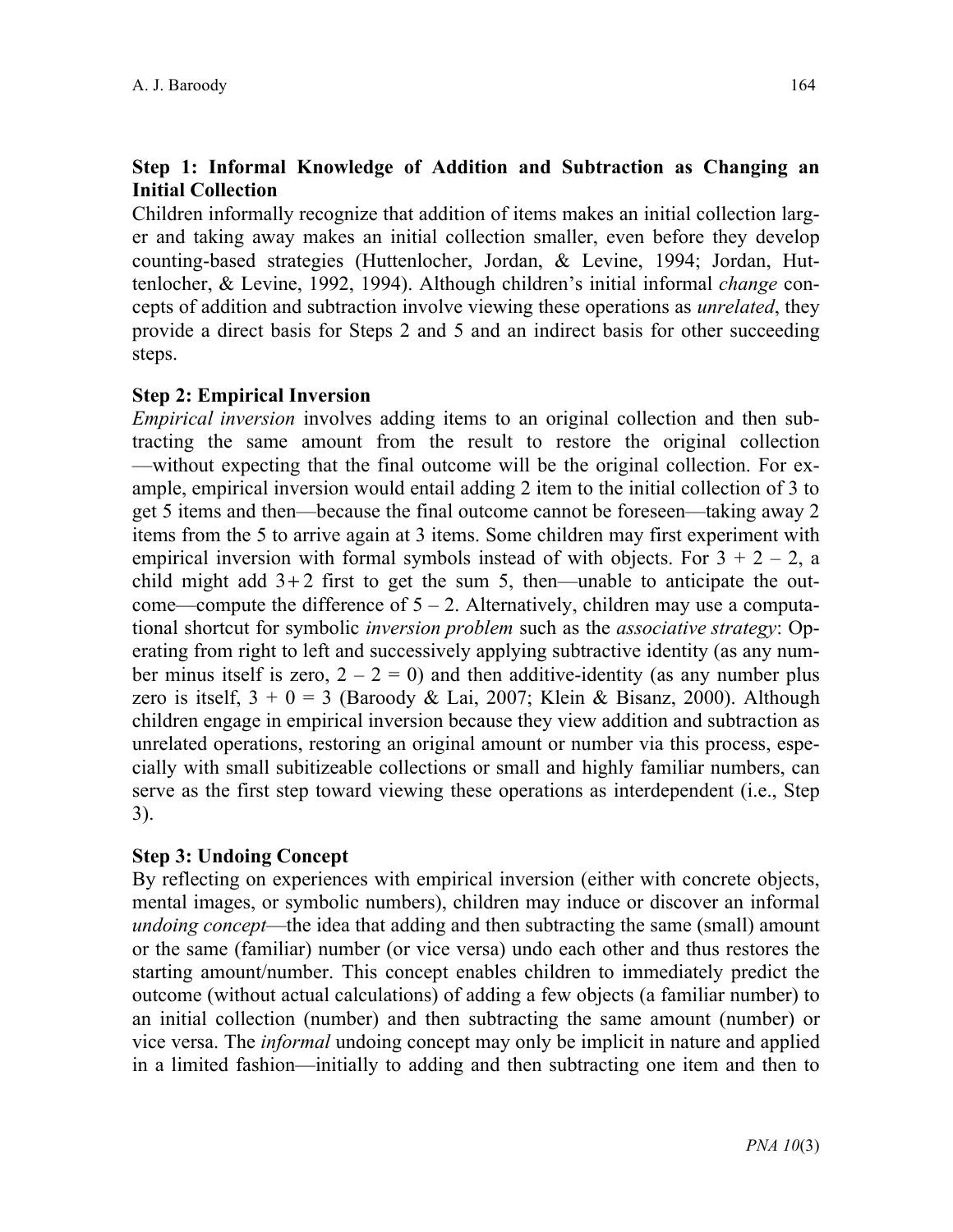somewhat larger numbers. In time, the concept is generalized to larger collections and symbolic numbers—a development that permits the logical recognition that adding and then subtracting the same symbolic number (or vice versa) cancel each other (e.g., immediately recognizing that  $5 + 3 - 3$  is 5 without actual calculations). A generalized undoing concept is sometimes called *inversion* or the *inverse principle*. As a result of formal instruction, children learn that the inverse principle can be algebraically represented as  $a + b - b = a$  or  $a - b + b = a$ . More germane to the present topic, the undoing concept is hypothesized to directly support Step 4 and indirectly support Steps 6 and 8.

#### **Step 4: Shared-Numbers Concept**

Further reflection on experiences with empirical inversion, involving small collections or familiar numbers especially, may lead to an expansion of the undoing concept. Specifically, whereas the undoing concept is primarily concerned with two elements (the starting amount/number and the amount/number involved in the doing/undoing process), the shared number concept entails the explicit insight that all elements in the undoing or subtraction process (not merely the starting and end amount) have corresponding elements in the doing or addition process. For example, for  $5 + 3 = 8$  and  $8 - 3 = 5$ , the amount added and taken away are both 3, the starting point of adding and the end point of subtracting are both 5, and the outcome of adding  $5 + 3$  corresponds to the starting point for the undoing process (8). This expansion of the undoing concept to include all three numbers in related sums and differences and additive commutativity (the order of adding numbers does not affect the outcome) results in the recognition of that there are families of number combinations—a shared numbers concept (e.g.,  $5 + 3 = 8$ ,  $3 + 5 = 8$ ,  $8 - 3 = 5$ , and  $8 - 5 = 3$  are members of the same addition-subtraction family because these combinations share the same triad of numbers: 3, 5, and 8). A number of curricula underscore the shared number concept with the visual analogy of the *fact triangle* (see Figure 2). The elaboration of the shared numbers concept (Step 4) with an understanding of part-whole relations (Step 5)—described next—results in a sharedparts-whole concept (Step 6).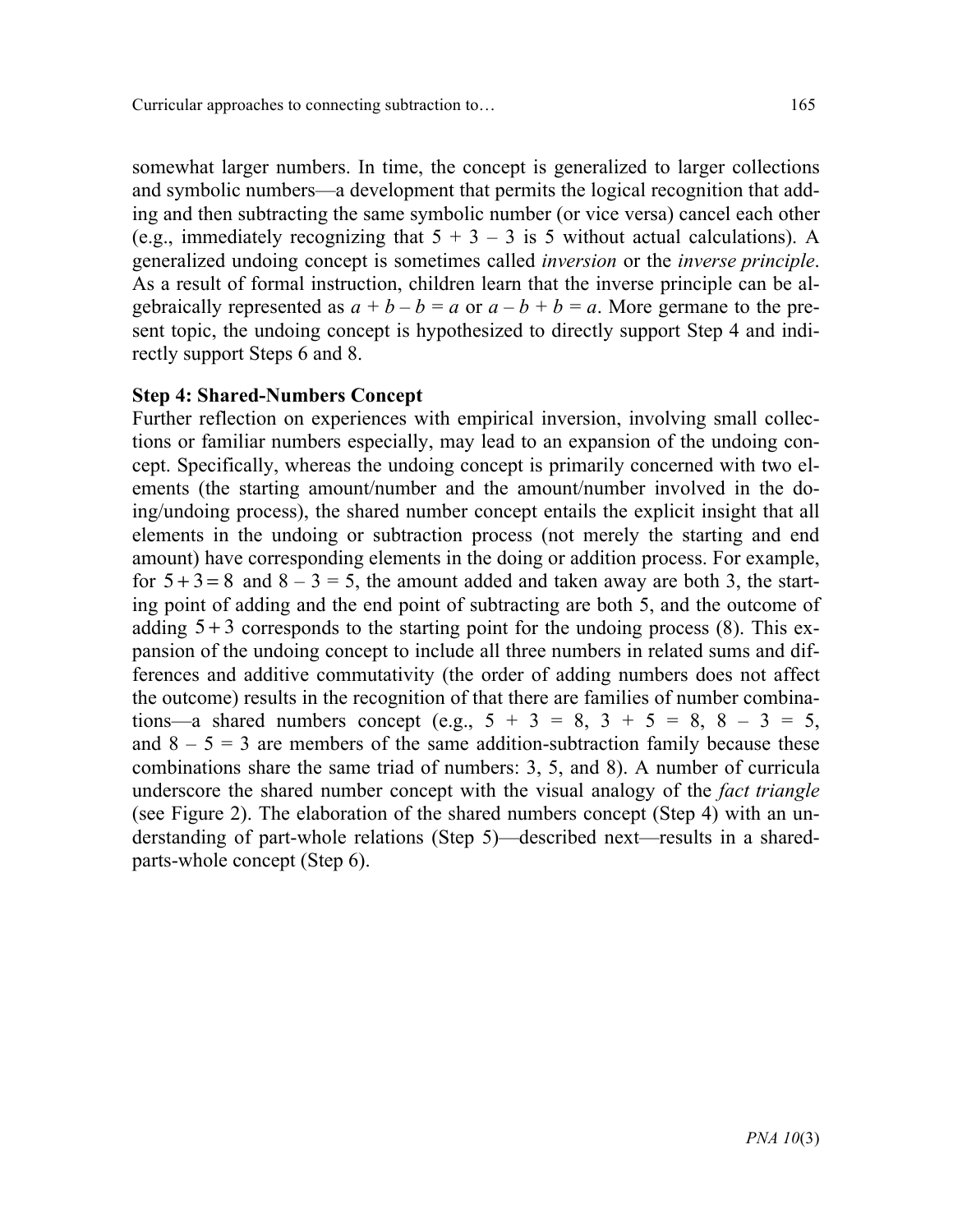#### **Fact Triangles**

The fact triangle shown below were downloaded from http:// instruction.aaps.k12.mi.us/EM parent hdbk/activities.html, and illustrate two different types of fact triangles—complete and incomplete triangles—used in *Everyday Mathematics* (University of Chicago School Mathematics Project, 2005; see, e.g., p. 503). For both types, the whole is starred, and a plus and minus appear in the middle of the triangle.



Complete triangles. As shown in the Figure 2A, complete triangles represent the whole at the apex both parts such at a base angle. One exercise with complete triangles asks a pupil to construct related addition and subtraction number sentence—that is, elements of an additionsubtraction family (e.g.,  $3 + 4$ ,  $4 + 3$ ,  $7 - 3 = 4$ , and  $7 - 4 = 3$ ).

> As shown in Figure 2B, a family of complementary sums and differences may accompany the complete fact triangle to illustrate an "addition-subtraction family" (shared numbers concept or Step 4 of the HLT). Other potential uses of

> complete triangles are used to underscore empirical inversion

undoing concept (Steps  $2 \& 3$ ), common parts and wholes

(Step 6), and the subtraction-as-addition strategy (Step 9).

Figure 2A



Figure 2B



Incomplete triangles. Incomplete triangles either represent both parts but not the whole to practice sums or (as shown in Figure 2C) the whole and only one part to practice subtraction. Incomplete triangles are used to practice basic sums and difference and promote fluency (Steps 7 to 10 in the HLT).

Figure 2C

#### **Fact Rectangles**

*Note* that in the Fact Rectangle below is may be a more concrete representation of part-whole relations than the relatively abstract fact triangle in two ways: (1) The representation of 7 is literally the same length (and area) as 3 and 4 combined and is, thus, size proportional. (2) The Fact Rectangle representation builds directly on children's counting-based (discrete quantity) view of numbers as collections.

*Figure 2.* Fact triangles and fact rectangles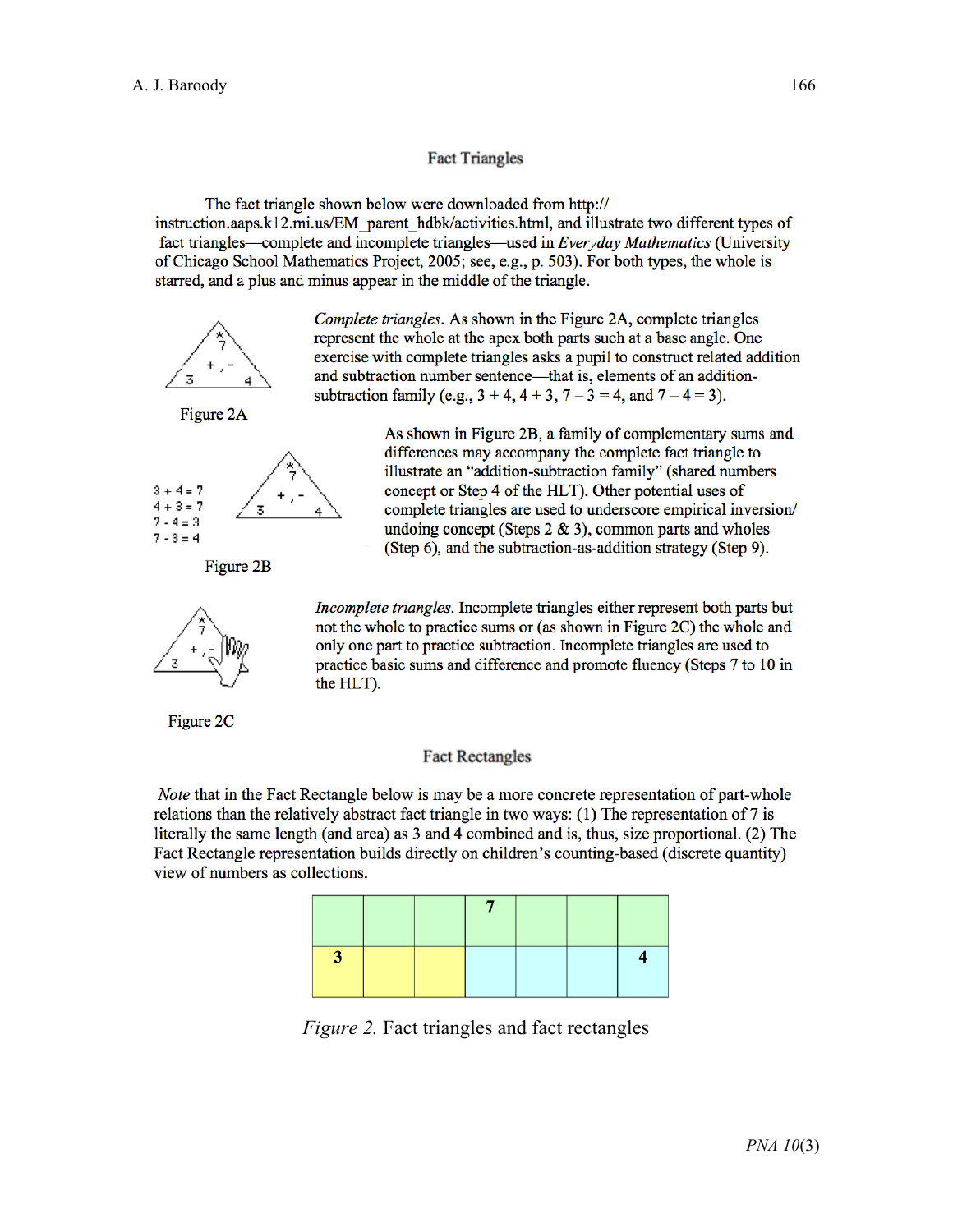Curricular approaches to connecting subtraction to… 167

#### **Step 5: Basic Part-Whole Relations**

Children gradually supplement their informal and active view of addition and subtraction (i.e., a physical action that changes an initial collection by making it larger or smaller) with the formal (passive) meaning of these operations in terms of parts and whole. For example, instead of informally viewing  $5 + 3$  as five and three more and as different from  $3 + 5$  (three and five more) and expecting different outcomes for  $5 + 3$  and  $3 + 5$  (Baroody, Wilkins, & Tiilikainen, 2003), they learn that adding the parts 5 and 3 or parts 3 and 5 result in the same whole 8, which is larger than either part. With subtraction, children may realize that the whole 8 take away the part 3 leaves the other part 5, which must be smaller than the whole. A more formal understanding of addition and subtraction in terms of part-whole relations is an important conceptual leap that some scholars have hypothesized permits understanding missing-addend situations (Briars & Larkin, 1984; Canobi, 2005; Piaget, 1965; Riley, Greeno, & Heller, 1983; Sophian & Vong, 1995; Sophian & McCorgray, 1994)—without an understanding of the subtraction-as-addition strategy is not possible. Step 5 is hypothesized to be critical for transforming Step 4 into Step 6.

#### **Step 6: Shared-Parts-and-Whole Concept**

The integration of part-whole knowledge (Step 5) and shared-numbers concept (Step 4) creates the explicit and even more detailed knowledge of the shared-number concept, namely the *shared parts-and-whole concept* (Step 6). Students realize, for example,  $5 + 3 = 8$ ,  $3 + 5 = 8$ ,  $8 - 3 = 5$ , and  $8 - 5 = 3$  all share the *same parts* 3 and 5 and the *same whole* 8. Step 6 and next step pave the way for inducing Step 8.

#### **Step 7: Fluency with Basic Sums**

Fluency with basic sums (Step 7) may serve to foster the learning of the addition-assubtraction strategy (Step 9) and fluency with basic subtraction combinations (Step 10) in two ways. One is that fluency with basic sums makes it more likely children will discover the complement principle (Step 8). Research indicates that children appear to discover and use the complement principle (use the subtraction-as-addition shortcut) first in cases where sums are well known such as the doubles (Baroody, Ginsburg, & Waxman, 1983). Discovery of the complement relation between addition and subtraction without such prerequisite knowledge would seem less likely. A second reason is that, logically, fluency with basic sums also serves to foster the fluency with the addition-as-subtraction strategy, which involves retrieving the related addition combination (Step 10; Baroody, 1999; Campbell, 2008; Peters, De Smedt, Torbeyns, Ghesquire, & Verschaffel, 2010; Thornton, 1990). Research has consistently shown that fluency with developmental prerequisites is necessary to achieve fluency with a reasoning strategy, including the subtraction-as-addition strategy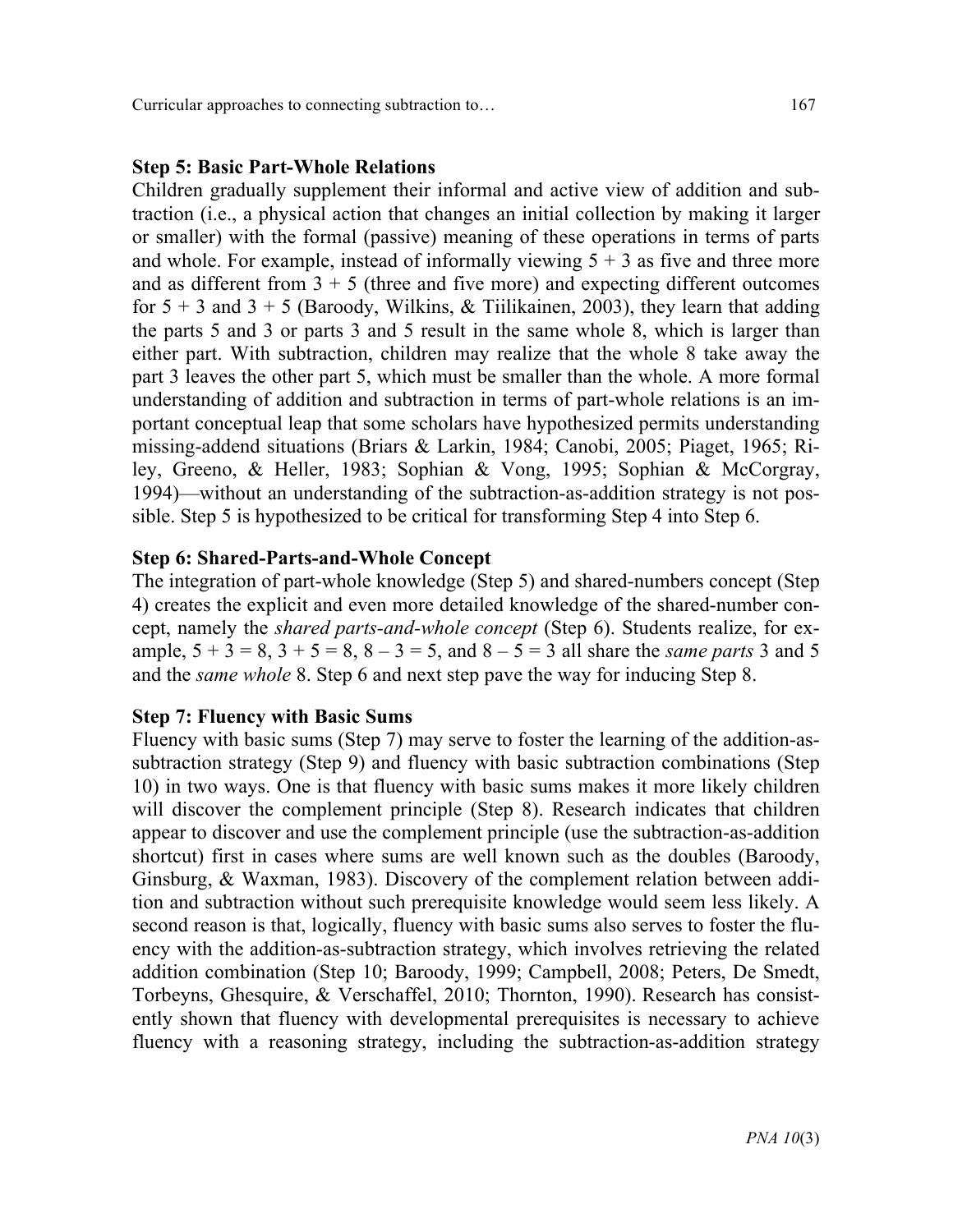(Baroody, Eiland, Purpura, & Reid, 2012, 2013; Baroody, Purpura, Eiland, & Reid, 2014; Baroody, Purpura, Eiland, Reid, & Paliwal, in press; Eiland, 2014).

#### **Step 8: Complement Principle**

A logical consequence of integrating the undoing concept (Step 3) and shared-partswhole concept (Step 6) is the *complement principle*: If Part  $a +$  Part  $b =$  Whole  $c$ , then the Whole  $c -$  Part  $a =$  Part  $b$  (or the Whole  $c -$  Part  $b =$  Part  $a$ ). For example, if the parts 5 and 3 create the whole 8, then logically taking away the part 3 from the whole 8 should result in leaving the other part 5 (or taking away the part 5 from the whole 8 should result in leaving the other part 3). Step 8 (the complement principle) serves as the conceptual rationale for the addition-as-subtraction strategy (Step 9).

#### **Step 9: Deliberately Executed Subtraction-as-Addition Strategy**

The complement principle provides an explanation for why the subtraction-asaddition strategy works. As  $8 - 3 = 7$  can be viewed as the whole 8 take away the part 3 and  $\boxed{?}$  can be thought of as the unknown remaining part, then solving for the unknown is simply a matter of determining what part must be added to the part 3 to make the whole 8. As with other reasoning strategies, children initially must consciously or deliberately use the subtraction-as-addition strategy (Step 9). Step 9— Phase 2 in the meaningful learning of subtraction combinations—provides children with a more efficient means of determining differences than Phase 1 counting-based strategies, which can be difficult to execute (see, e.g., Baroody, 1984, or Baroody et al., in press). Moreover, Step 9 serves as a basis for Step 10—Phase 3 in the meaningful learning of subtraction combinations: the automatic or *fluent retrieval* from a memory network composed of facts, relations, and reasoning processes.

#### **Step 10: Automatically Executed Subtraction**

Reasoning strategies can aid in the meaningful memorization of basic subtraction combinations and thus fluent retrieval in two ways. One is that, as children achieve fluency with basic sums (the developmental prerequisite for fluency with subtraction-as-addition strategy) and practice implementing the subtraction-as-addition strategy itself, the strategy becomes automatic and can be applied efficiently without conscious oversight (Baroody et al., 2014; Baroody & Varma, 2006; Eiland, 2014; cf. Fayol & Thevenot, 2012). A second way is that they can provide an organizing framework for learning and storing both practiced and unpracticed combinations (Canobi, Reeve, & Patterson, 1998; Dowker, 2009; Rathmell, 1978; Sarama & Clements, 2009). Specifically, meaningful instruction, such as that outlined by the proposed HLT, may prompt a reorganization of retrieval system in which sums and differences are represented as an integrated *mental fact triangle* (Baroody et al., in press).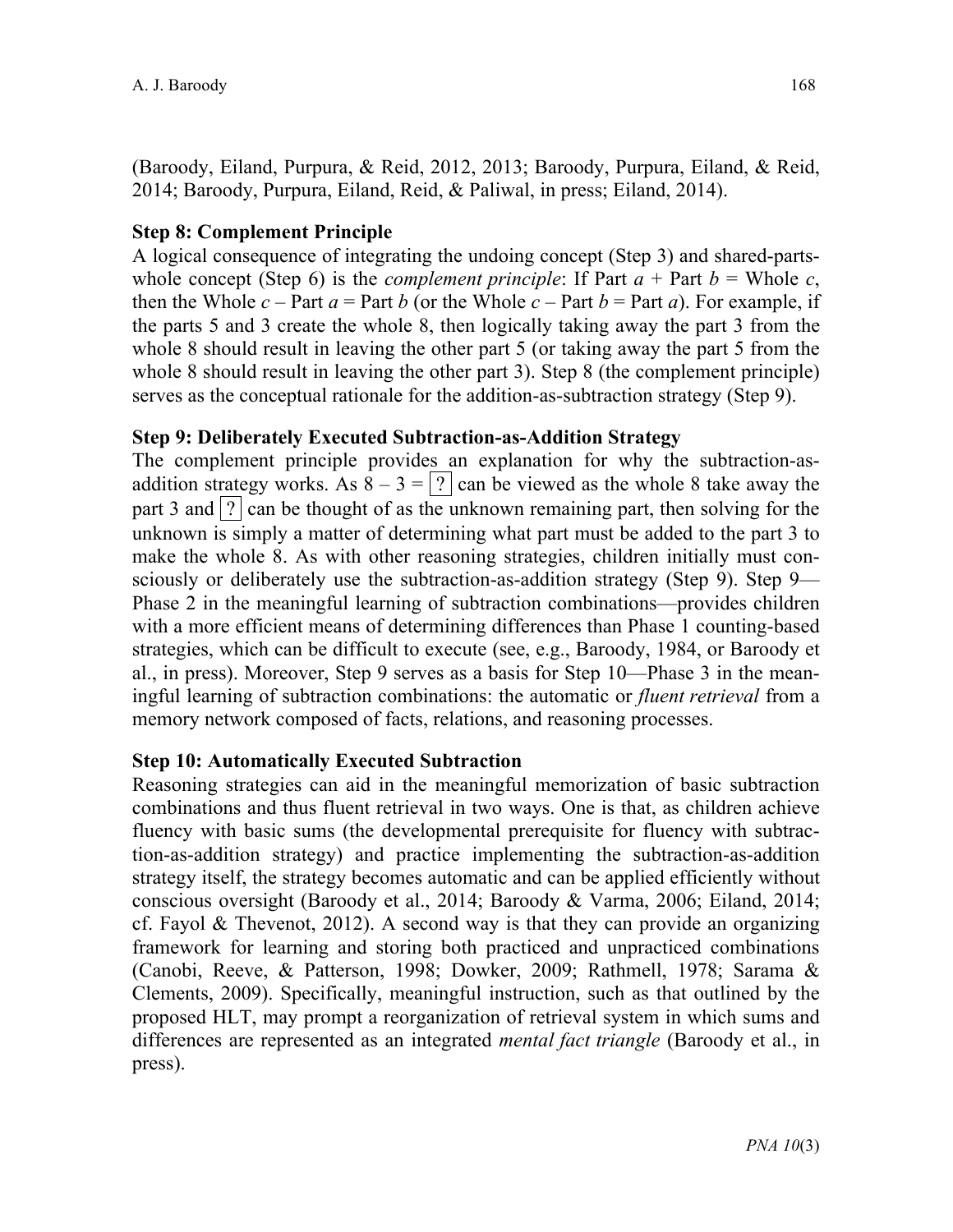# ISSUES RAISED BY THE HLT REGARDING THE MAKEUP OF PRIMARY MATHEMATICS CURRICULA

If valid, the proposed HLT has clear implications regarding the instructional elements needed for the meaningful learning of the subtraction-as-addition strategy.

#### **Does Research Support Complement Problem Mediation?**

Theoretically, practice with complementary sums (Step 7), applying the complement principle (Step 8), and deliberately using the subtraction-as-addition strategy (Step 9) should produce the automatic use of the strategy (Step 10) and *complement problem mediation*—greater long-term improvement in the fluency of related, but unpracticed, subtraction combinations (Baroody, 1999; Campbell, 2008; Peters, De Smedt, Torbeyns, Ghesquire, & Verschaffel, 2010). Such transfer is indicative of a general and meaningful strategy. Although a number of intervention studies have failed to produce transfer from practiced sums to related, but unpracticed, differences (Baroody, 1999; Walker, Bajic, Kwak, & Rickard, 2014; Walker, Mickes, Bajic, Nailon, & Rickard, 2013), these efforts may not have been particularly meaningful (Baroody et al., in press). Specifically, Baroody's (1999) intervention simply entailed practicing related sums and reiterating the subtraction-as-addition strategy without it conceptual rationale (involved Steps 7 and 9 in the HLT exclusively). One training condition in the Walker et al. (2013) simply involved drill of related sums (HLT Step 7) only, and the second condition only involved translating complete fact triangles into addition and subtraction equations (i.e., creating addition and subtraction family; HLT Step 4). Instruction that focuses narrowly on one or few steps of the HLT is not likely to be effective. Recent research revealed that a computerassisted intervention involving all the elements of the HLT resulted in the transfer of fluency to unpracticed subtraction combinations (Baroody et al., in press).

#### **Which Step or Combination of Steps is Most Pedagogically Useful?**

Although previous intervention with all the elements of the HLT achieved complement mediation (Baroody et al., in press), it is unclear whether all were needed and, if not, which step or combination of steps is the most efficacious in promoting the learning of the subtraction-as-addition strategy and achieving fluency with basic differences, including transfer to unpracticed subtraction combinations.

Theoretically, empirical inversion and the undoing concept or the inversion principle would seem particularly important to include in a primary-level curriculum. Baroody, Torbeyns, and Verschaffel's (2009) conjectured that empirical inversion underlies the development of complement and inversion principles. Specifically, empirical inversion (Step 2) should be a helpful, if not a necessary, element of a cur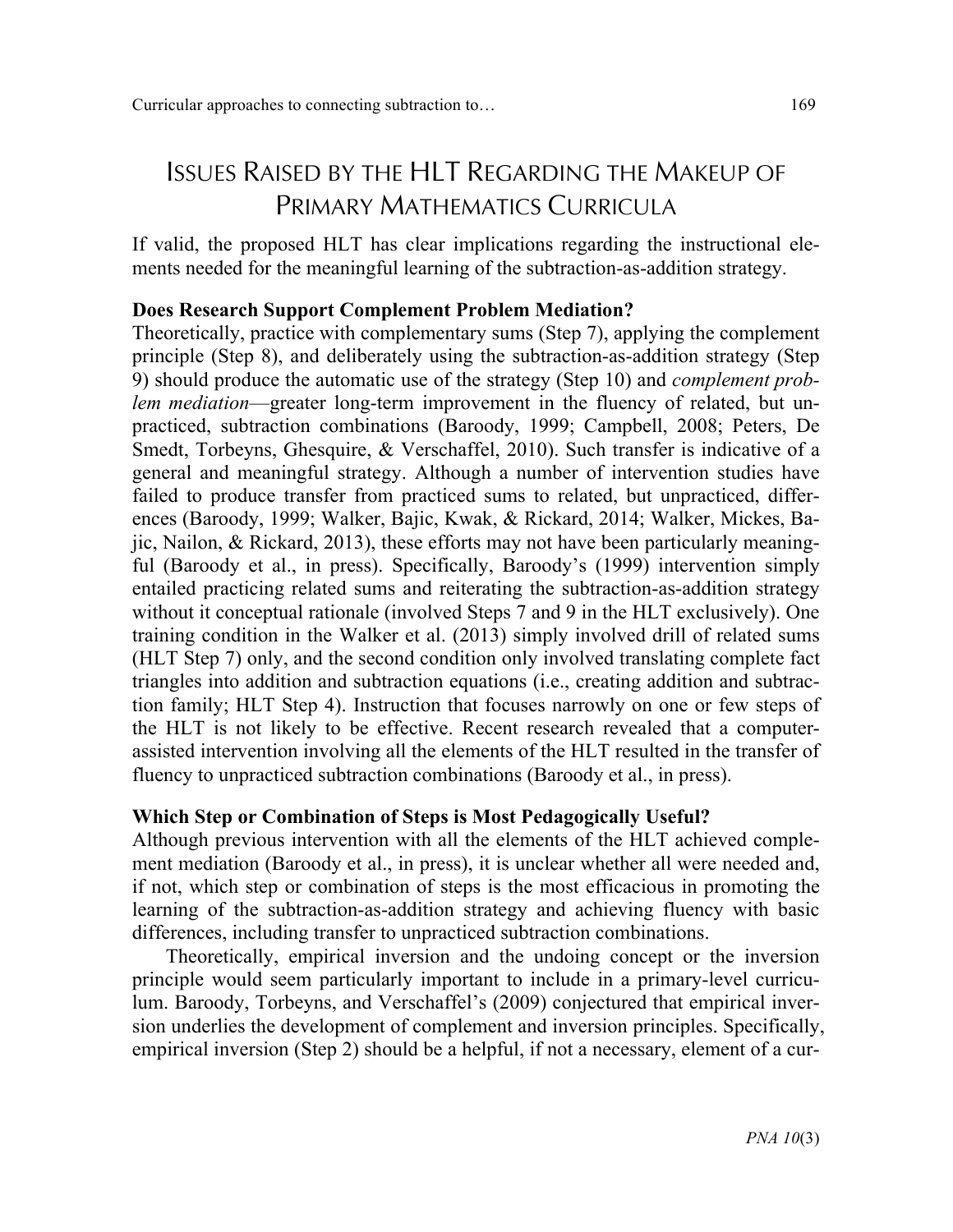riculum, because it directly supports the discovery of the undoing concept (Step 3) and the shared number concepts (Step 4)—both of which, at least indirectly, support the construction of a meaningful complement principle (Step 8). The localized undoing concept, but not the shared number concept, is also hypothesized to be the basis for an explicit and general inverse principle.

Parenthetically, it is unclear whether a local and implicit undoing concept or a general and explicit undoing concept (inverse principle) is needed to facilitate or construct an understanding of the complement principle or the learning the subtraction-as-addition strategy in a meaningful fashion (Step 9). Although the local undoing concept, which includes the key ideas that addition and subtraction are related operation and that one can undo (at least with small or familiar quantities/numbers), would seem sufficient as a developmental prerequisite for Steps 4, 6, 8, and 9, a more general and explicit inverse principle may be helpful or even needed. The issue would be moot if research shows that the general inverse principle develops before Steps 4, 6, 8, and 9.

Some evidence indicates that the inverse principle does develop before the complement principle (Step 8) or the subtraction-as-addition strategy (Step 9). Canobi (2004) found children who understood the inverse principle typically also knew the complement principle. Nunes, Bryant, Hallett, Bell, and Evans (2009) found direct causal evidence that inverse knowledge can facilitate learning of the complement principle—that the inverse principle is the developmental prerequisite or a necessary condition for the complement principle and the addition-as-subtraction strategy. Specifically, an intervention designed to foster the inverse relation resulted in improving participants' performance on complement problems also.

However, Canobi (2004) and Nunes et al.'s (2009) evidence does not clearly indicate whether the more robust knowledge of the inverse principle (Step 3A) should be added to the HLT. Canobi's evidence does not address whether inverse knowledge develops before Steps 4 and 6 or the direction of causation. Moreover, the helpful aspect of Nunes et al.'s training may have been the opportunity to engage in empirical inversion and constructing an undoing concept. This learning, in turn, may have benefitted enough participants to produce significant improvement with the complement principle/subtraction-as-addition strategy and the inverse principle. Clearly, further research is needed to examine the links among empirical inversion, the informal undoing concept, the more formal and general inverse principle, the complement principle, and the subtraction-as-addition strategy.

#### **Is an Analysis of all the Developmental Separate Steps Needed or Useful?**

Van den Heuvel-Panhuizen and Treffers (2009) implicitly questioned the need to distinguish between the complement principle (which they represent as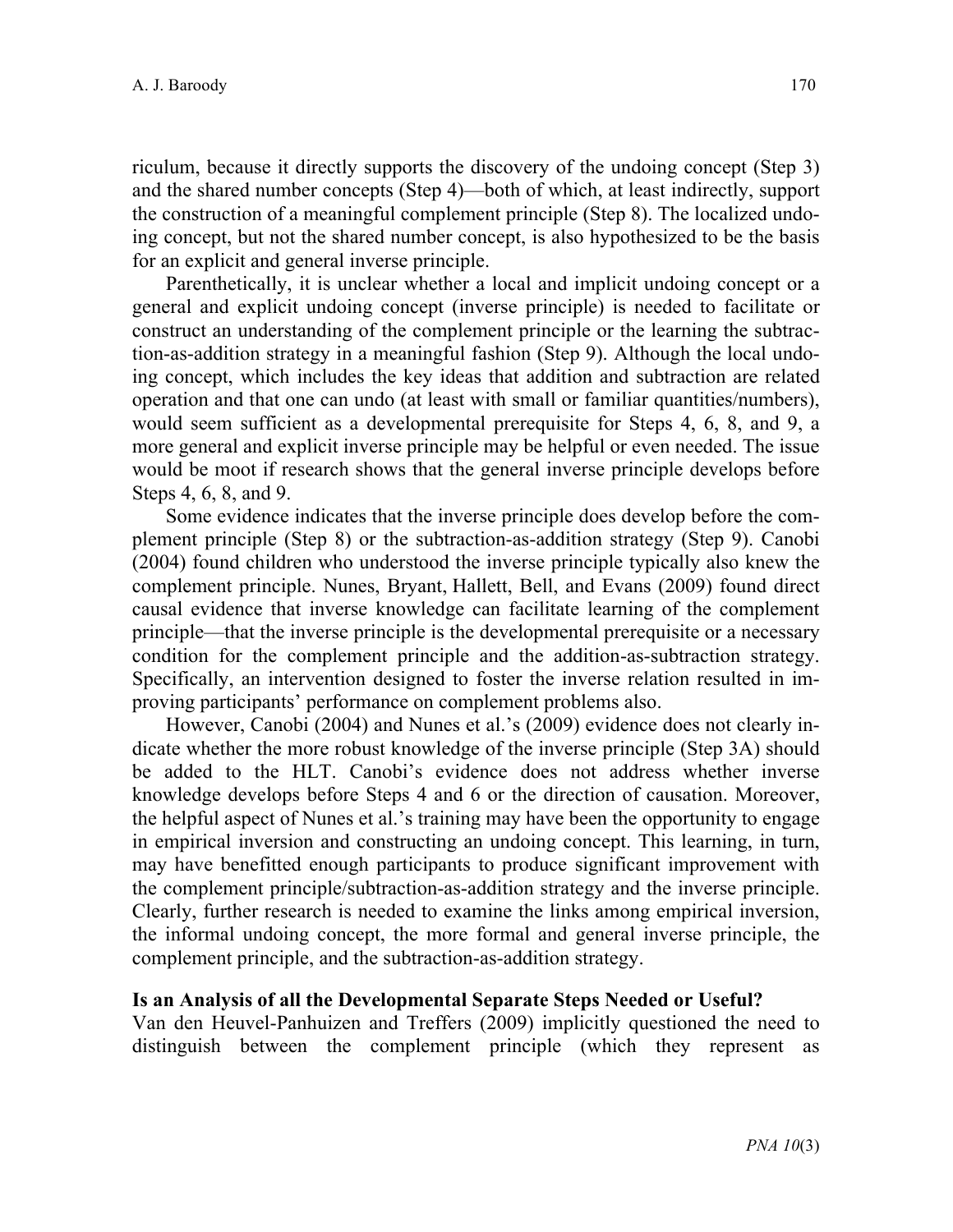$a - b = ? \rightarrow b + ? = a$  principle) and the inversion principle. Specifically, they argued that such a distinction is meaningless from a mathematical, psychological, and/or educational point of view. However, empirical inversion  $(a + b \Rightarrow c$  and  $c - b \Rightarrow a$ ; where  $\Rightarrow$  indicates where the outcome cannot be predicted but must be determined by computing), the inverse principle  $(a + b - b = a \text{ or } a - b + b = a)$ , the complement principle (if  $a + b = c$ , then  $c - a = b$  or  $c - b = a$ ), and the subtractionas-addition strategy  $(a - b = ? \rightarrow b + ? = a)$  each have a different algebraic representation. More importantly, there are four reasons why it may be psychological or educational useful to view these constructs—including the undoing concept or inverse principle and the complement principle—as separate steps, especially when designing early childhood mathematics curricula.

- ♦ For both research and pedagogical purposes, it can be useful to distinguish between procedural knowledge and conceptual knowledge (the motivation or rationale for a procedure). In the present analysis, re-representing  $a - b = ?$  as  $b + ? = a$  is treated as procedural knowledge (the subtraction-as-addition strategy or Step 9), not as conceptual knowledge as in previous analyses by Van den Heuvel-Panhuizen and Treffers' (2009) and others (e.g., Baroody, Torbeyens, et al., 2009). Put differently, the subtraction-as-addition strategy, which can be learned either by rote or meaningfully, is differentiated from its distal conceptual rationale (e.g., the undoing principle, the shared parts and whole concept) and its immediate conceptual rationale (the complement principle).
- ♦ Children appear to learn a rudimentary form of the undoing concept well before formal instruction begins, the general inverse principle later, and the relatively advanced complement principle even later (Baroody et al., 1983; Baroody & Lai, 2007; Baroody, Lai, Li, & Baroody, 2009). For example, using the *magic task* Starkey and Gelman (1982) found that 3-year olds could differentiate between changes in appearances (the re-arrangement of a small collection) and numerical transformation (e.g., the addition or subtraction of an item from a small collection) and could indicate how to undo numerical transformation of plus or minus one but not those involving larger numbers. Although empirical inversion cannot be discounted, these results are consistent with children constructing an initial (albeit a highly local) understanding of the undoing concept well before formal schooling. As noted previously, Canobi (2004) and Nunes et al.'s (2009) evidence is consistent that the development of the inverse principle prior to that of the complement principle. In contrast, research indicates that the complement relation and the subtraction-as-addition strategy are not salient to young children, even those in the primary grades (Canobi, 2009; Putnam, deBettencourt, & Leinhardt, 1990).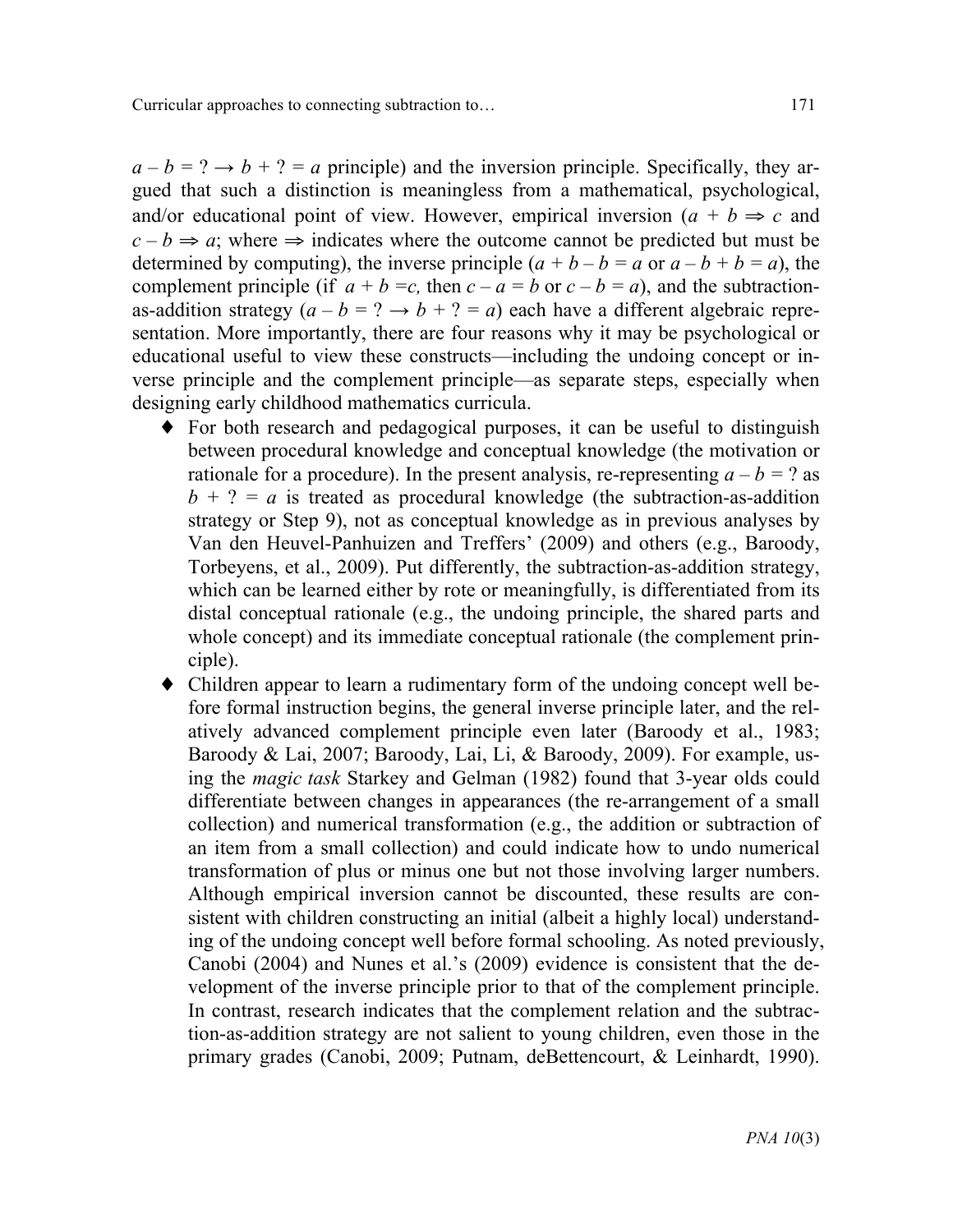For example, Baroody et al. (1983) found that Grade 1 to 3 pupils had but a local knowledge of the complement principle involving only the well-learned doubles.

- ♦ Whereas empirical inversion and the complement principle (if Part *a* + Part *b*   $=$  the Whole *c*, then the Whole *c* – Part *a* = Part *b* or the Whole *c* – Part *b* = Part *a*) involve three numbers (*a*, *b*, and *c*) and support or are supported by the shared numbers and shared parts and whole concepts, the same is not true of the formal inverse principle  $(a + b - b = a \text{ or } a - b + b = a)$ , which does not involve the third element *c*. So the inverse principle may not be psychologically equivalent to the shared numbers concept, the shared parts and whole concepts, and the complement principle.
- ♦ Explicitly distinguishing among empirical inversion, the inverse principle, the complement principle, and the subtraction-as-addition strategy may better ensure that all of these steps in the HLT are included school curricula and done so in the appropriate developmental order—something that, as discussed in the following subsections, is currently not done.

#### **What Components of the HLT do US Curricula Have?**

One supplemental and six mainstream textbooks were analyzed for their consistency with HLT (see Table 1).

|                                                                                                              | Relevant                                                |           | Curriculum     |           |              |                |    |    |  |  |
|--------------------------------------------------------------------------------------------------------------|---------------------------------------------------------|-----------|----------------|-----------|--------------|----------------|----|----|--|--|
| Component                                                                                                    | Aspect(s) of the<br><b>HLT</b><br>(Step in Figure 1)    | T1        | T <sub>2</sub> | T3        | T4           | T <sub>5</sub> | T6 | T7 |  |  |
| 1. Reverse operations                                                                                        | Empirical inversion                                     | $\star$ ? |                | $\star$ ? | ✓            | $\checkmark$   |    | ✓  |  |  |
| (e.g., the effects of adding 8)<br>can be reversed by subtracting<br>8 or vice versa)                        | $(Step 2)$ and<br>undoing/inversion<br>concept (Step 3) |           |                |           |              |                |    |    |  |  |
| 2. Fact families                                                                                             | Shared-numbers                                          |           |                | $\star$ ? | $\mathbf{x}$ | $\mathbf{x}$   |    |    |  |  |
| (e.g., $5 + 8$ , $8 + 5$ , $13 - 8$ , and<br>$13 - 5$ all share the same three<br>numbers: $5, 8,$ and $13)$ | concept (Step 4)                                        |           |                |           |              |                |    |    |  |  |

#### Table 1

| Approaches to Teaching Subtraction by Grade 1 Curriculum |  |  |  |  |  |
|----------------------------------------------------------|--|--|--|--|--|
|----------------------------------------------------------|--|--|--|--|--|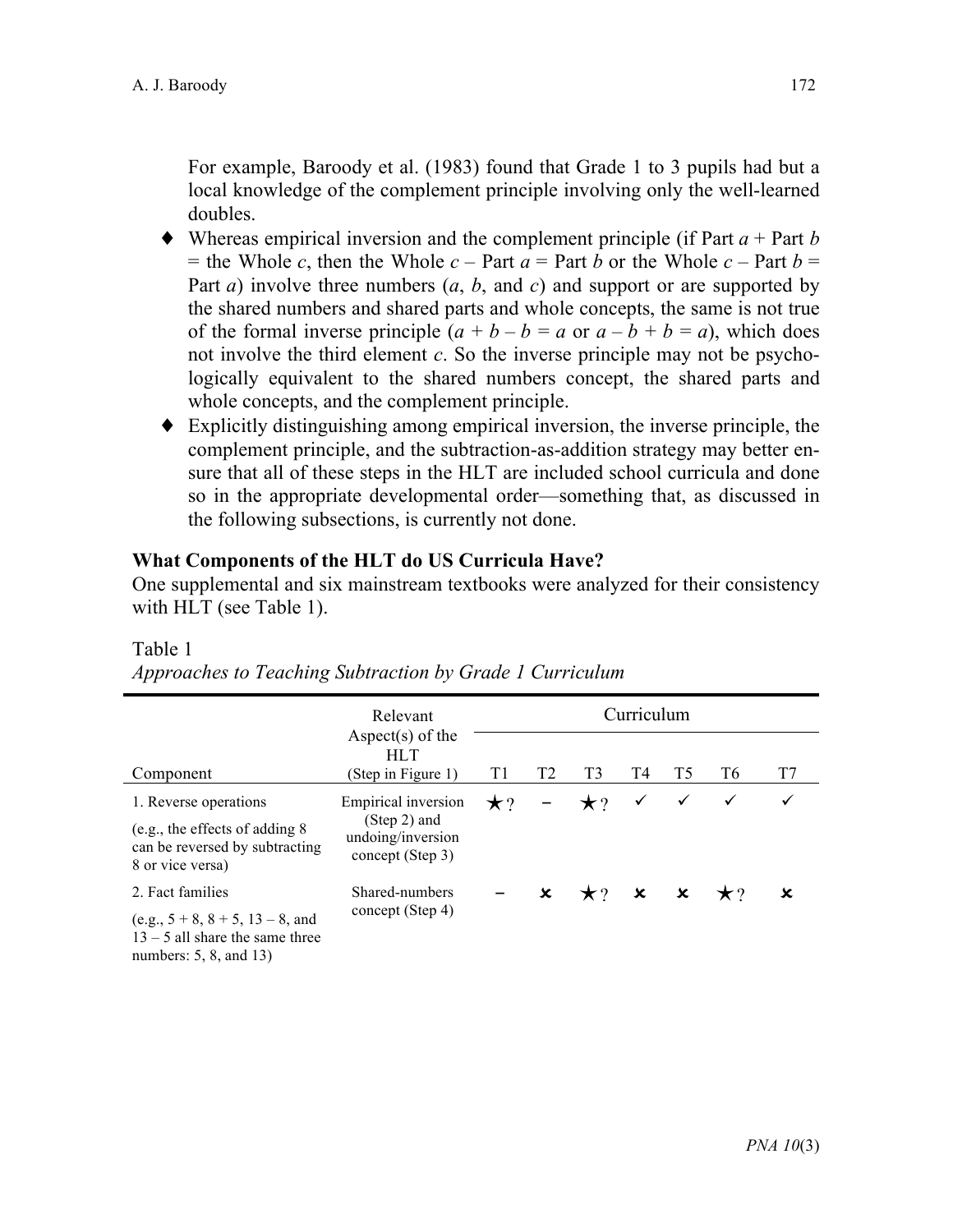|                                                                                                                                                              | Relevant                                                                 | Curriculum |                |                |                |                |                |    |  |
|--------------------------------------------------------------------------------------------------------------------------------------------------------------|--------------------------------------------------------------------------|------------|----------------|----------------|----------------|----------------|----------------|----|--|
| Component                                                                                                                                                    | Aspect $(s)$ of the<br><b>HLT</b><br>(Step in Figure 1)                  | T1         | T <sub>2</sub> | T <sub>3</sub> | T <sub>4</sub> | T <sub>5</sub> | T <sub>6</sub> | T7 |  |
| 3. Common part-whole<br>relations                                                                                                                            | Shared-parts-and-<br>whole concept                                       |            | ✔              |                | ✔              | ✔              |                | ✔  |  |
| (e.g., fact triangle with 13 at<br>the apex explicitly identified<br>as the whole and 5 and 8 at<br>vertices of the base clearly<br>identified as the parts) | (Step 6)                                                                 |            |                |                |                |                |                |    |  |
| 4. Rationale for the<br>subtraction as-addition<br>strategy in terms of shared<br>part-whole relations                                                       | Complement<br>principle (Step 8)                                         |            |                | x              | $\mathbf x$    |                |                | x  |  |
| (e.g., If adding the parts 5 and<br>8 make the whole 13, then<br>taking the part 8 from the<br>whole 13 leaves the other part<br>5)                          |                                                                          |            |                |                |                |                |                |    |  |
| 5. An unknown subtraction<br>combination can be solved by<br>using a related known<br>addition combination                                                   | Deliberate (Phase<br>2) subtraction-as-<br>addition strategy<br>(Step 9) |            | ×              | $\mathbf x$    | $\mathbf x$    |                |                |    |  |
| (e.g., Find<br>$13 - 8 =$ what? by thinking<br>what $+ 8 = 13$ ?                                                                                             |                                                                          |            |                |                |                |                |                |    |  |

Table 1 *Approaches to Teaching Subtraction by Grade 1 Curriculum*

*Note.* T1=Bridges in mathematics (Math Learning Center, 2009); T2= Everyday Mathematics (UCSMP, 2005); T3=Go Math! (Houghton Mifflin Harcourt, 2015); T4=Math Connects (Macmillan/Mc-Graw Hill, 2009); T5= Math Expressions (Fuson, 2006), T6=Saxon Math (Larson, 2008), T7=Scott Foresman Mathematics (2005). *Bridges in Mathematics* is a supplemental program; the other six curricula listed are mainstream or complete programs. A  $(\star)$ =clearly a substantive (prevalent, explicit, and systematic) characteristic that builds on prior components in the trajectory; a cross check  $(X)$ =substantive treatment *that does not capitalize on prior components in the trajectory*; a single check  $(V)$ =an infrequent, implicit, or non-systematic characteristic; and a dash (-)=not characteristic; a question mark (?)=indicates a rating with qualifications or reservations.

Although Step 1 can be assumed to develop before Grade 1, essentially all Grade 1 curricula provide at least a cursory review of an informal change view of addition and subtraction. This foundational step is not discussed further. The curricula were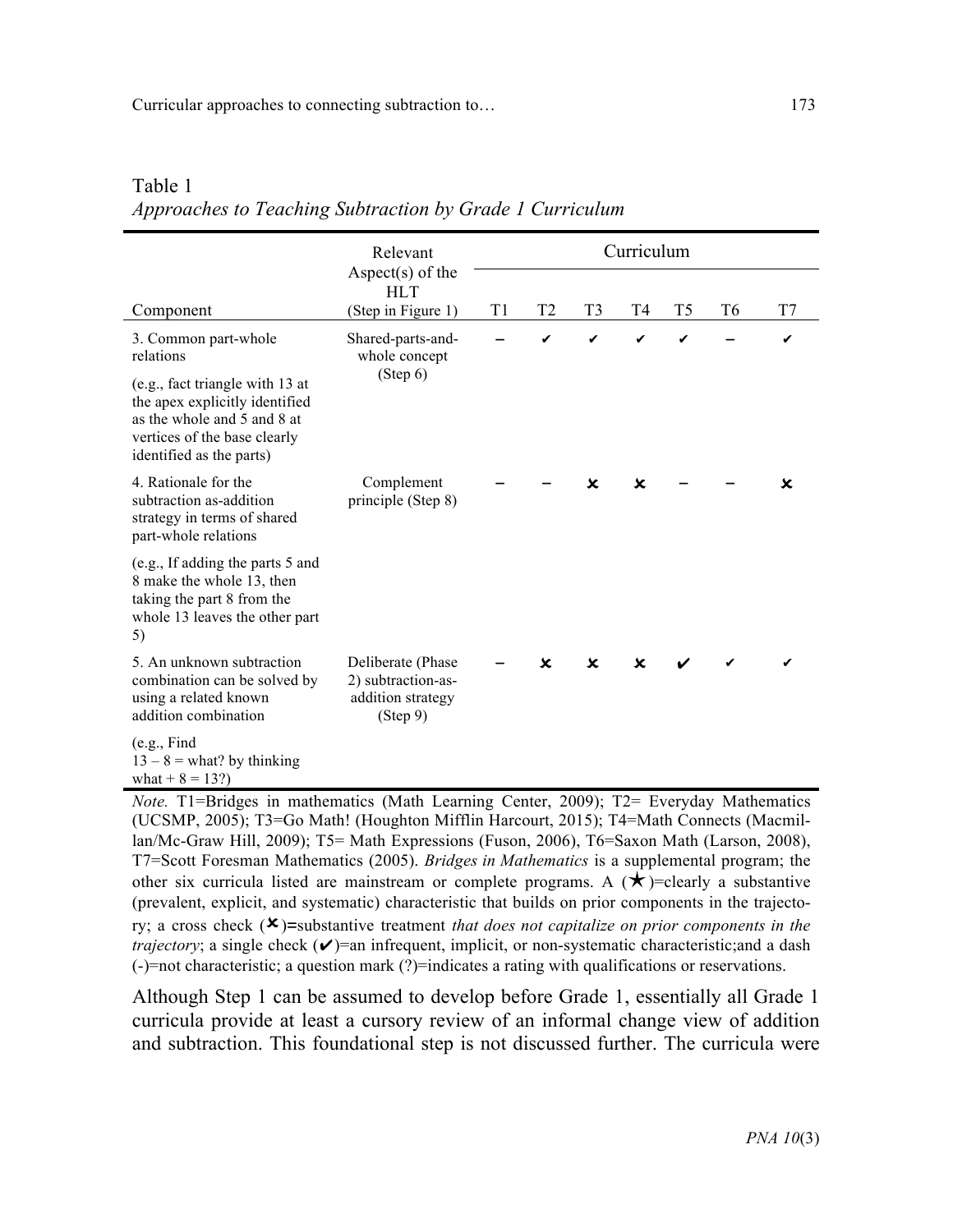analyzed in terms of five components that include one step or two closely related steps delineated in the HLT.

#### *Component 1 (Reverse Operations): Step 2 (Empirical Inversion) and Step 3 (Undoing/Inverse Concept)*

Only two of the seven curricula analyzed use reverse operations as basis for highlighting that addition and subtraction are related operations on a direct and sustained basis and earn a star in Table 1. The supplemental *Bridges in Mathematics* (Math Learning Center, 2009) program introduces both operations as *hopping along a number line*. An addition item such as  $5 + 3 = 8$ , which is represented as hopping to the right 5 and then 3; is followed by the its related subtraction items such as  $8 - 3 = 5$ , which is represented as hopping from 8 in the opposite direction (to the left) three times. Two qualifications apply to the star for *Bridges in Mathematics*. One is that empirical inversion and the undoing concept are introduced exclusively using the relatively abstract model of the number line and symbolic arithmetic (instead of initially with more concrete models) to help children connect their informal knowledge of inversion (the undoing principle) with symbolic addition and subtraction (Ernest, 1985; Fuson, 2009; National Research Council, 2001; Saxe et al., 2010). Another is that the instruction is relatively implicit, which future research may or may not reveal is sufficient for children to construct the undoing concept or connect to formal arithmetic.

Similarly, the mainstream curriculum *Go Math!* (Houghton Mifflin Harcourt, 2015) entails a concerted effort to involve children, if only implicitly, with empirical inversion, (re-)discovering the undoing concept, and connecting the concept to symbolic representations. For example, on p. 257E (Professional Development: Teaching for Depth), the teacher's edition includes the note that children can conceptualize the relation between addition and subtraction by using differently colored connecting cubes. Teachers are encouraged to have children describe their connectingcube models (e.g., "I made a train with 5 red cubes and 4 blue cubes to show  $5 + 4 = 9$ . I break off 4 blue cubes to show  $9 - 4 = 5$ "). Children are given ample opportunities to (implicitly) notice the undoing concept concretely via modeling the addition of cubes to a starting number of cubes and then the subtraction the same of cubes from the total, semi-concretely via pictures of such models, and symbolically by solving sequentially presented addition items and related subtraction problems. For example, such activities are introduced in Lesson 5.2 by asking children to model, solve, and symbolically represent problems involving  $7+1$  and  $8-1$  and *working through the model and pictures* of the model and symbolic representations to show how knowing one addition fact, such as  $4 + 5 = 9$ , can help find the related facts  $9 - 5 = 4$ ,  $5 + 4 = 9$  (via additive commutativity), and  $9 - 4 = 5$  (p. 261). How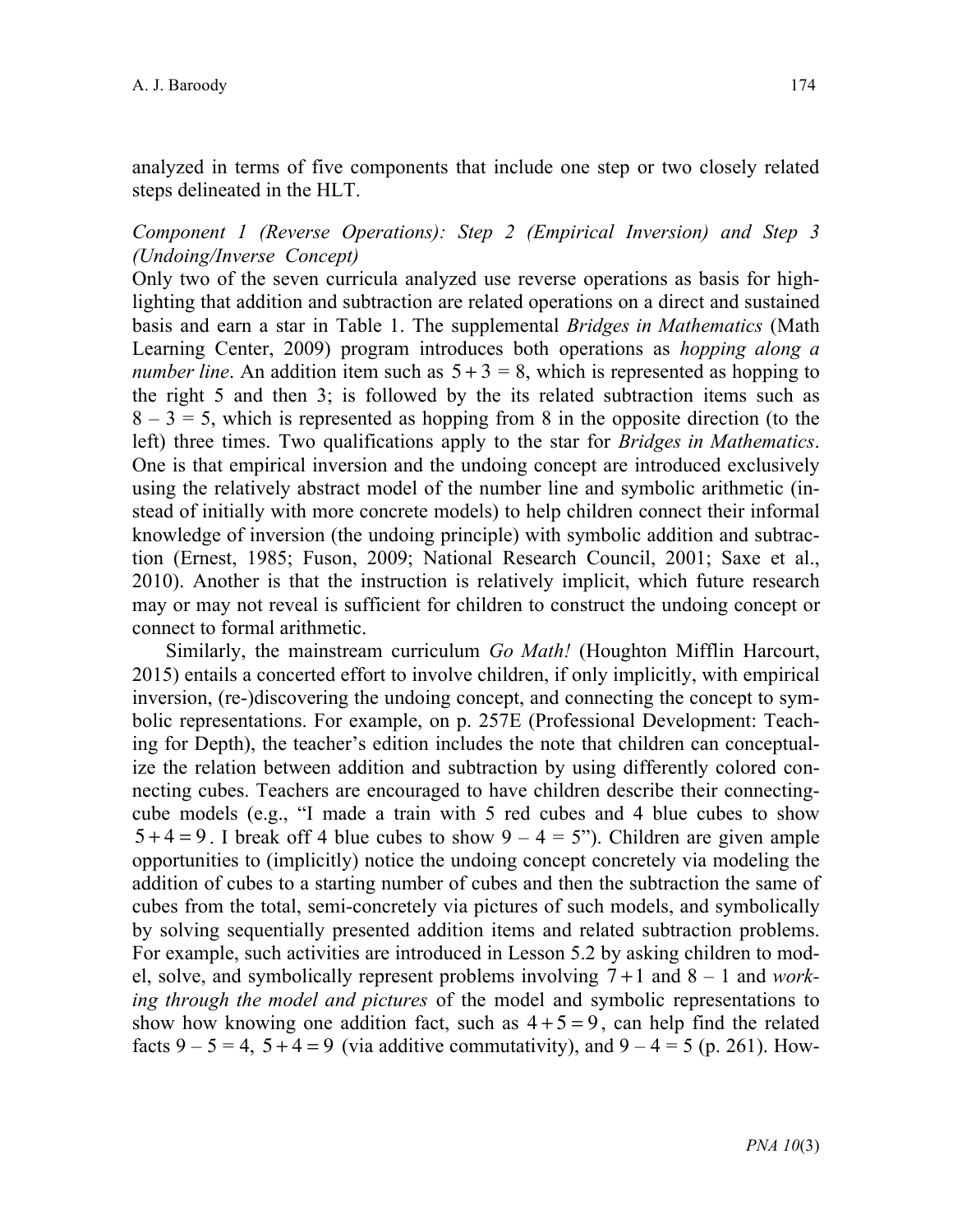ever, the undoing concept is not explicitly highlighted by noting, for instance, that adding 4 to 5 can be undone or reversed by subtracting 4 from the sum of 5 and 4. Moreover, inconsistent with the undoing concept, sometimes the elements of the related addition and subtraction equations cancelling each other are in different positions. For example, on p. 266 and elsewhere, an addition fact such as  $4 + 7 = 11$ , not  $7 + 4 = 11$ , is related to  $11 - 4 = 7$ . Future research needs to gauge whether consistent pairing of inverse pairs  $(4 + 7 = 11 \text{ with } 11 - 7 = 4 \text{ and } 7 + 4 = 11 \text{ with }$  $11 - 4 = 7$  is more effective (at least initially) than mixing such pairs (e.g., relating  $4 + 7 = 11$  with  $11 - 7 = 4$  or  $11 - 4 = 7$  and  $7 + 4 = 11$  with  $11 - 4 = 7$  or  $11 - 7 = 4$ .

Four other mainstream curricula briefly touch on empirical inversion or the undoing concept. Exercises in *Math Connects* (Macmillan/McGraw Hill, 2009) include showing two collections (e.g., 6 bees in a circle and 3 bees in a line) and asking a child to write one addition sentence  $(6 + 3 = 9)$  or  $(3 + 6 = 9)$  and one subtraction sentence  $(9 - 3 \text{ or } 9 - 6 = 9)$ . This might implicitly involve empirical inversion *if* a child thought: "6 and 3 more is 9, and 9 take away the 3 is, oh, 6 again." For Unit 2 in *Math Expressions* (Fuson, 2006), a teacher is encouraged to show that  $8 - 3 = 5$  and an iconic representation ( $\theta \theta \theta$ |ooooo) are the "reverse story of  $5 + 3 = 8$ ." However, this relation is not shown in the textbook or a (seatwork or homework) worksheet, with one exception (an exercise for students "on [grade] level" in the "Extending the Lesson—Differentiated Instruction/Activities for Individualizing" section). *Saxon Math* (Larson, 2006) only briefly engages pupils in empirical inversion. One enrichment worksheet in *Scott Foresman Mathematics* (2005) illustrate, for example, 1 green interlocking cube added to 4 white cubes with equation  $4 + |1| = 5$  and the statement, "Add the green cube. 4 and 1 more is 5." Immediately below this is the equation  $5 - 1 = 4$  and the statement, "Take away the green cube. 5 take away 1 more is 4." Unfortunately, as an enrichment activity, it may not be used in most classes.

#### *Component 2 (Fact Families): Step 4 (Shared Numbers Concept)*

The idea that addition and subtraction complements or addition-subtraction fact families share common numbers—is characteristic of all six mainstream curricula surveyed. For example, *Math Connects* (Macmillan/McGraw Hill, 2009) defines related addition and subtraction facts as having the same numbers (for example,  $1 + 6 = 7$ ) and  $7 - 6 = 1$  or  $3 + 7 = 10$  and  $10 - 3 = 7$ ). Unit 6.3 of *Everyday Mathematics* (University of Chicago School Mathematics Project, 2005) goes further by introducing addition-subtraction families as combinations with same number triad (for example,  $3 + 5 = 8$ ,  $5 + 3 = 8$ ,  $8 - 3 = 5$ , and  $8 - 5 = 3$  all share the same three numbers), finding both sums and differences using dominoes (fact triples: 3, 5, 8), and looking for the equivalent names for sums and differences using the same Addition/Subtraction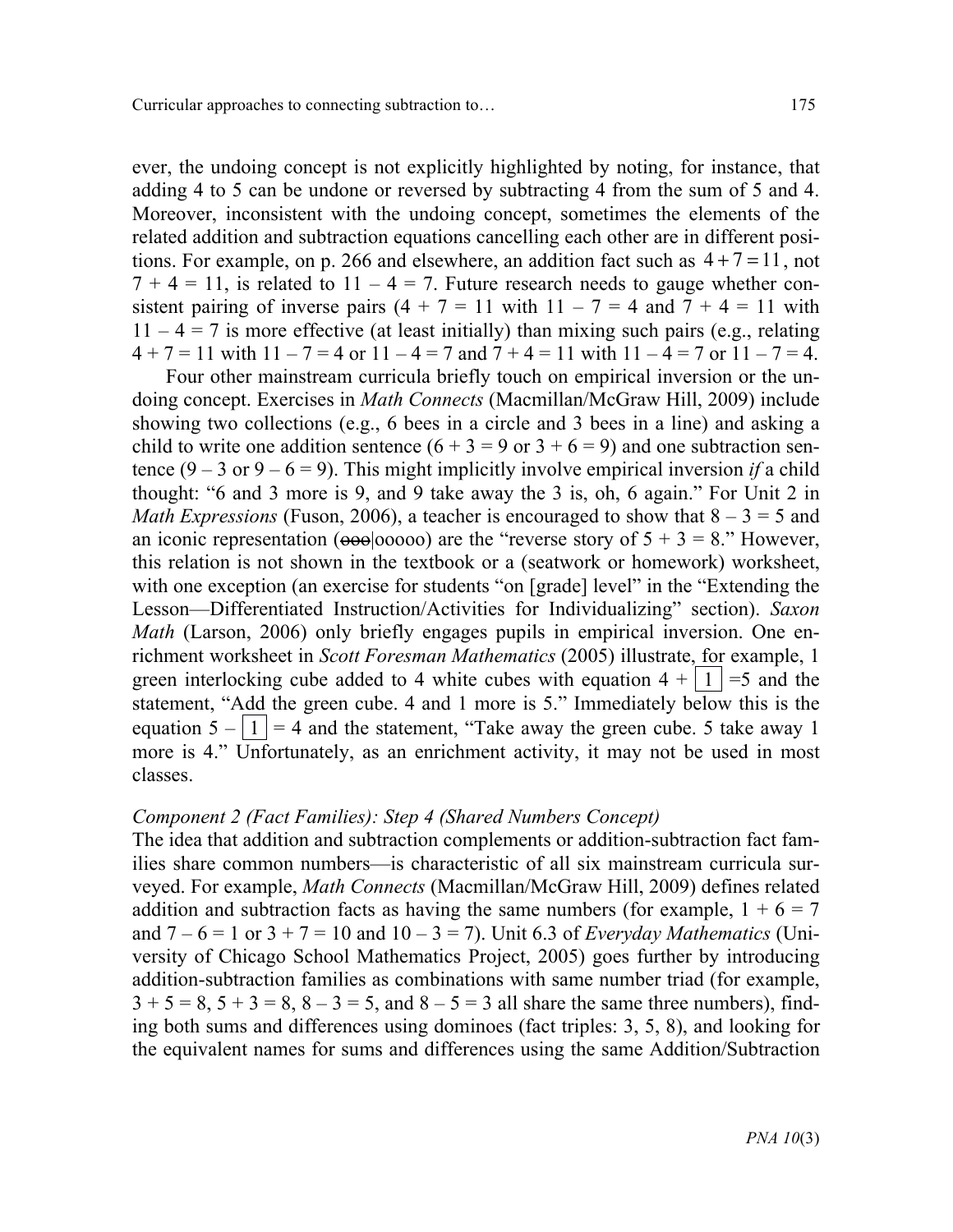Fact Table. Unit 6.4 does the same sums using fact triangles (see Figure 2). Unit 6.5 uses Addition/Subtraction Fact Table to determine differences and fact triangles to generate addition-subtraction fact families.

Reverse operations (and additive commutativity) provide a mechanism for generating fact families that share the same three numbers. Two curricula earn a star in Table 1 because they build on reverse operations (empirical inversion and the undoing concept) to introduce the shared numbers concept. Page 257E (Professional Development: Teaching for Depth) of the teacher's edition in *Go Math!* (Houghton Mifflin Harcourt, 2015) includes the note that "related addition and subtraction facts show the inverse relationship of addition and subtraction for a group of numbers" and examples of fact families, such as,  $6 + 7 = 13$ ,  $13 - 6 = 7$ ,  $7 + 6 = 13$ , and  $13 - 7 = 6$ . The work page for re-teaching Lesson 5.2 involves showing the numbers 6, 4, and 10; pictorial models of  $6 + 4 = 10$ ,  $10 - 4 = 6$ ,  $4 + 6 = 10$ , and  $10 - 6 = 4$ , and the advice "THINK: Each number is in all four facts" (p. 261). The exercise involves four sets of three of numbers. In Lesson 5.3, students are encouraged to at least implicitly use empirical inversion/the undoing concept to construct (partial) addition-subtraction families by asking pupils to use a picture of 3 yellow leaves and 9 green leaves and 3 yellow leaves and 9 green leaves crossed out to write two facts  $(3 + 9 = 12$  and  $12 - 9 = 3$ ). The reminder on page 268 is: "These are related facts. If you know one of these facts, you also know the other fact." Lesson 5.3 also includes an exercise that involves determining the unknown of pairs of symbolic addition and subtraction equations and circling related facts. For example,  $6 + 4 = 10$  and  $10 - 4 = 6$  would be circled but  $6 + 3 = 9$  and  $12 - 3 = 9$  would not be (though a strong argument could be made that  $6 + 3$  and  $12 - 3$  are both other names for "9" and, thus, are related). Lesson 5.3 further includes an interesting open-ended problem in which students are asked to use the numbers 4 to 9 and 1 to 14 to write related addition and subtraction sentences. A number of exercises ask a student to decide if two facts are related (e.g.,  $13 - 8 = 5$  and  $5 + 8 = 13$ , yes;  $5 + 7$  and  $7 - 5$ , no).

*Saxon Math*'s (Larson, 2006) star in Table 1 was awarded with reservations, because the link between reverse operations and the shared numbers concept is minimal and inconsistent. For instance, in Lesson 132, blue and red linking cubes are used to model  $4 + 1 = 5$  and then  $5 - 1 = 4$ ,  $1 + 4 = 5$  and then  $5 - 4 = 1$  (examples of empirical inversion) to introduce the concept of "addition and subtraction families" and as a method for learning  $9 - 4$ ,  $9 - 5$ ,  $9 - 3$ , and  $9 - 6$ . However, although  $7 - 3$ ,  $7 - 4$ ,  $8 - 3$ , and  $8 - 5$  are used in Lesson 134 to introduce addition and subtraction families, these families are not related to reverse operations.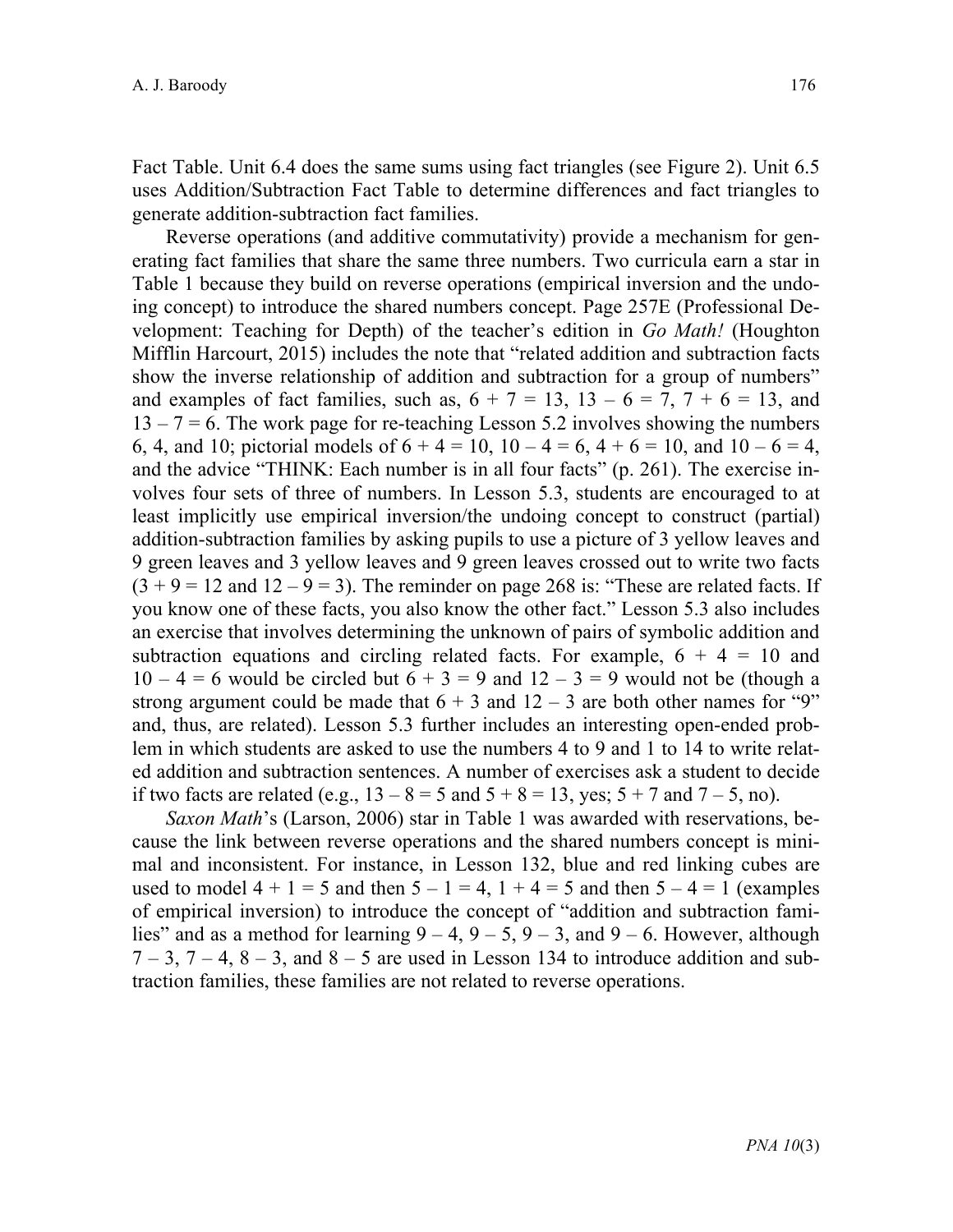Common part-whole relations serve to deepen further the understanding of additionsubtraction fact families by underscoring *why* family members have the same three numbers (e.g.,  $3 + 5 = 8$  and  $8 - 5 = 3$  share the same parts 5 and 3 and the same whole 8). This component was not utilized at all in the supplemental curriculum and one mainstream curriculum and only inconsistently, implicitly, incompletely, or non-systematically in the other five mainstream Grade 1 curricula surveyed. For instance, for Unit 3, *Everyday Mathematics* (UCSMP, 2005) teachers are instructed: "Point out that the domino has a part with 3 dots and a part with 5 dots and that the whole domino has 8 dots" (p. 234), and children practice translating various dominoes into part-part-whole diagrams. However, this is not continued later (e.g., Unit 6.2) when the focus is on addition facts and never related to subtraction facts. Indeed, there is no mention of "parts" and "wholes" in Unit 6.2. In brief, the models used in this unit, such as fact triangles only *implicitly* represent part-part-whole relations of related addition and subtraction combinations.

Curiously, in *Go Math!* (Houghton Mifflin Harcourt, 2015), part-whole relations are noted only once in Lesson 5.4 to answer the (important) question: "Why can you use addition to check subtraction?" (p. 274). The answer is: "You subtract one part from the whole. The difference is the other part. When you add the parts, you get the same whole" (p. 274). Lesson 5.6 introduces fact triangles in the form of three interconnected squares with whole inscribed in the top square and the parts inscribed in the two bottom squares. However, no systematic or explicit effort is made to relate fact families to part-whole relations (e.g., explicitly teach the shared part-whole concept) or the if-then connection between a known sum and an unknown difference (explicitly teach the complement principle in terms of part-whole relations).

#### *Component 4 (Rationale for the Subtraction-as-Addition Strategy): Step 8 (Complement Principle)*

As Table 1 shows, the addition-subtraction complement principle is not a component in the Grade 1 supplemental curriculum and three of the mainstream curricula surveyed. Although the remaining three mainstream curricula surveyed included substantial treatment of the complement principle, none earned a star, because they failed to capitalize on common part-whole relations. For example, *Math Connects* (Macmillan/McGraw Hill, 2009) includes exercises that suggests, for instance, "Think  $5 + 9 = \Box$ , so  $14 - 9 = \Box$ " and circle the addition fact that will help you subtract  $12 - 9 = \Box$ ). Similarly, *Scott Foresman Mathematics* (2005) notes: "You can use addition to help you subtract" and "think if  $5 + 8 = 13$ , then  $13 - 8 =$  what?" (p. 439). Unfortunately, such propositions—barren of part-whole meaning—may not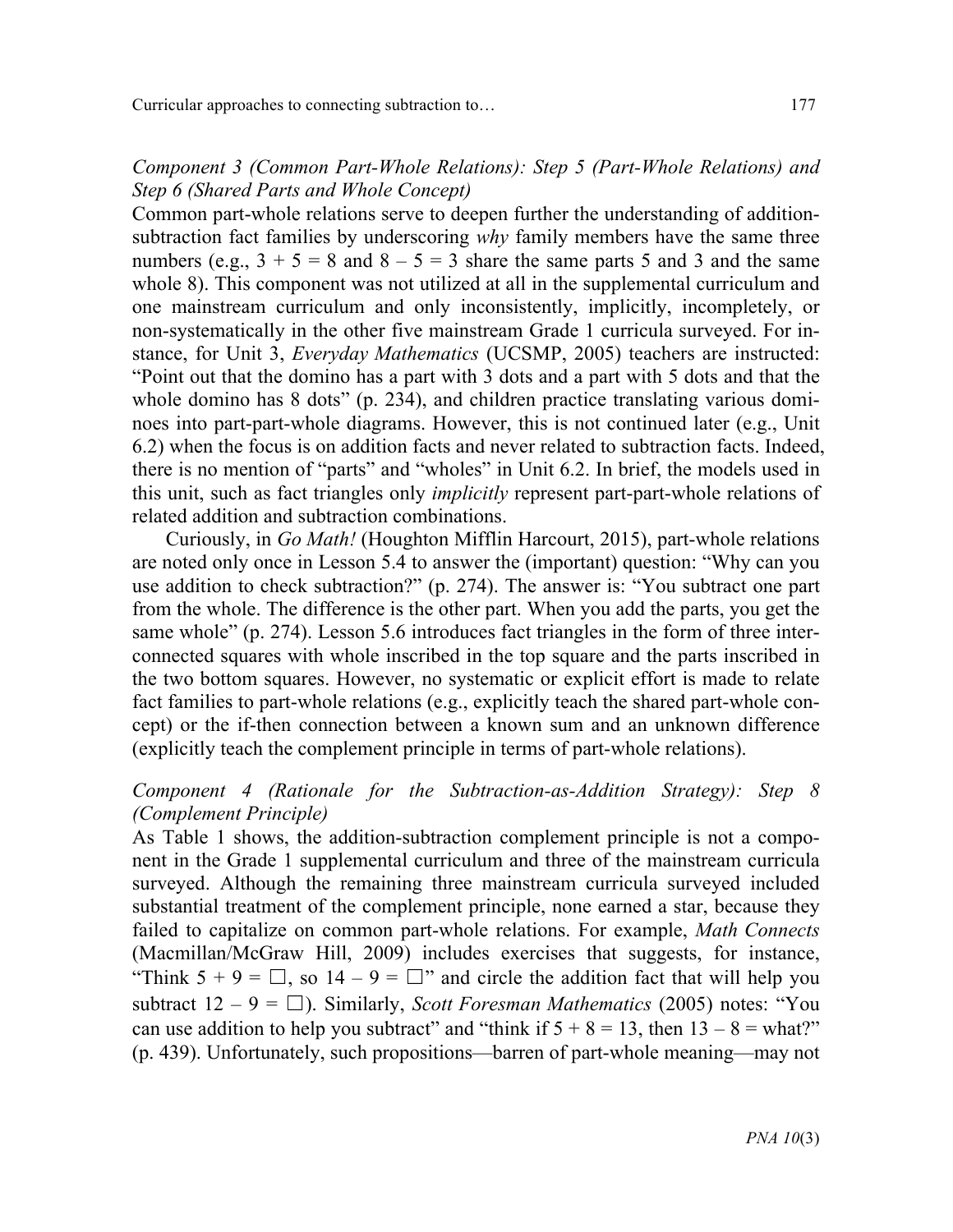be transparent to many students, particularly those struggling with mathematics. That is, statements of the complement principle without reference to common partwhole relations do not illuminate the logical connection between  $5 + 8 = 13$  and  $13 - 8 = ?$  In brief, none of the surveyed curricula provide an explicit and clearly meaningful basis for conceptually understanding the complement principle and why thinking of an addition combination can help determine the difference of a related subtraction combination.

#### *Component 5 (Exploiting Known Missing-Addend Addition): Steps 9 and 10 (Deliberate and Fluent Subtraction-as-Addition Strategy)*

As Table 1 shows, the supplemental curriculum did not have this component and three of the mainstream curricula had but brief or indirect treatments of the strategy. For example, *Saxon Math* (Larson, 2006) inconsistently related subtraction to addition. On one hand, for example, although adding with 1 is practiced immediately before subtracting by 1 is introduced in Lesson 44, the two are not related. Similarly, the addition facts with sums to 10 are introduced in Lessons 94 and 95. Although Lessons 101 and 102 begin with practicing these sums, they are not related to the focus of the lesson—subtracting a number from 10. Although Lesson 121, which introduces the "Differences of 1 Subtraction Facts," relates  $10 - 9 = 1$  to using addition to check a difference  $(1 + 9 = 10)$ , add-with-1 combinations are not recommended as vehicle for determining the differences of such subtraction combinations. In Lesson 68 adding 2 to an odd or an even number with linking cubes is reviewed immediately before subtracting 2 from odd and even numbers is introduced with cubes. The former is summarized by the rule that "adding 2 is like saying the next add even or odd number" and the later is summarized as "subtracting 2 is like saying the even or odd numbers backwards by 2's." Although these rules may be useful, addition again is not used as a shortcut for determining differences. On the other hand, in Lesson 129, unknown subtraction combinations are linked to known addition combinations. For "subtracting half of a double" such as  $14 - 7$ ,  $12 - 6$ , and 8 – 4, children are asked: "What do you notice about each these problems?" [they are the doubles going the other way]…How can we remember these answers? We will call these problems the 'subtracting half of a double facts.'' Although the text of *Scott Foresman Mathematics* (2005) specifies that "the sum of an addition fact is the first number in [a related] subtraction fact" (p. 138), it does not explain that the difference (missing part) in a subtraction equation is an addend (known part) in a related addition equation.

Three other mainstream Grade 1 curricula surveyed provide explicit instruction on the subtraction-as-addition strategy but fail to take advantage of other components, such as common part-whole relations, to teach the strategy in a deeply mean-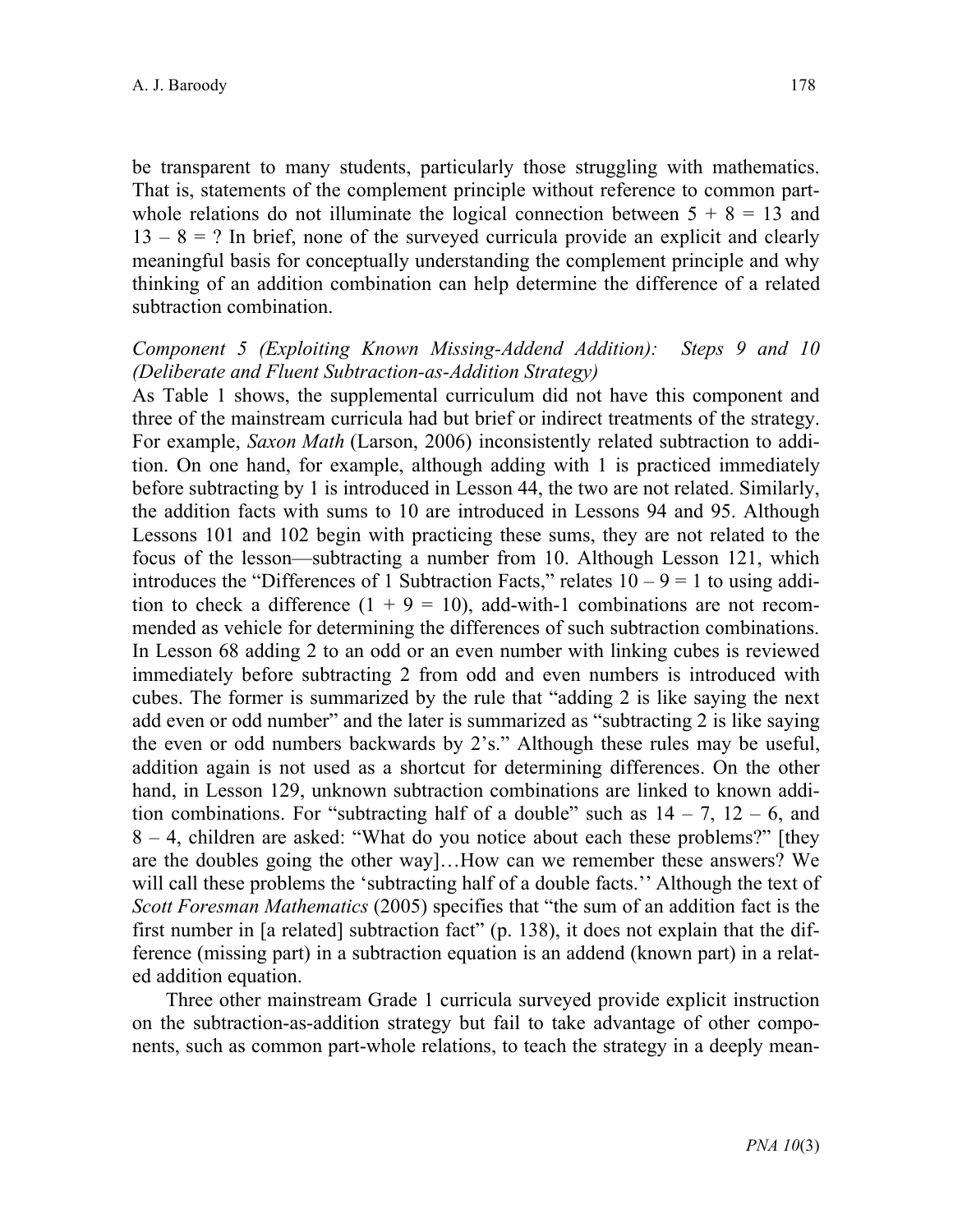ingful manner. *Everyday Mathematics* (UCSMP, 2005) explicitly introduces the subtraction-as-addition strategy in Lesson 6.5 (Using the Addition/Subtraction Facts Table to Solve Subtraction Problems): "To find the answer to  $15 - 9$ , ask yourself: '9 plus what number is 15?'" (p. 510). However, an analogous strategy is not explicitly recommended when working with other models (fact triples such as 3, 5, 8 represented by dominoes or fact triangles). A teacher note in Unit 6, specifies (p. 500): "For many first graders, it is helpful to think about  $8 - 5 = ?$  as  $5 +$  what number? = 8. This approach encourages 'adding up' to subtract, a strategy that also works well with multidigit numbers." Encouraging thinking of subtraction as addition and using a counting-up strategy to solve for the missing addends can be a meaningful and useful for step toward, but is not the same as recommending, using known sums as a vehicle for shortcutting subtraction computation—for deducing differences.

*Go Math!* (Houghton Mifflin Harcourt*,* 2015) notes on work page 286: "You can use an addition fact to find a related subtraction fact." The solution process is illustrated with finding the difference of  $10 - 3$  using a 10-3-7 fact triangle and the hint: "I know that  $3 + \square = 10$ , so  $10 - 3 = \square$ ." Simplified fact rectangles were used sparingly to represent and solve missing-addend problems (e.g., 4 rabbits in the garden, some more came, now there are 12 rabbits) and missing-subtrahend subtraction (e.g., 16 turtles, some swam away, 9 turtles were left on the beach). A simplified fact rectangle involves a rectangle divided into two parts the lengths of which were proportional to the magnitude of parts (e.g., for  $6 + 4$ , the 6 part of the rectangle is 50% longer than the 4 part) with a line running the length of the bottom of the rectangle and labeled 10.) Unfortunately, this representation was not used to illustrate and solve missing-difference problems or to relate such problems to an addition complement (i.e., to teach the complement principle or subtraction-as-addition strategy). Nevertheless, numerous and various reminders, activities, and exercises are used throughout Lesson 5 to underscore the subtraction-as-addition strategy. In addition to the page 286 reference in the previous footnote, on p. 310, students are asked model and draw a subtraction word problem that is accompanied by: "What is  $10 - 4$ ?  $4 + \Box = 10$ . So  $10 - 4 = \degree$  and the reminder: "THINK. I can use a related addition fact to solve  $10 - 4$ ." Add to Subtract Bingo, for example, involves finding an addition fact that helps with a subtraction fact.

However, as Table 1 illustrates, none of the curricula earned a star by introducing the subtraction-as-addition strategy meaningful in terms of part-whole relations. For example, no curriculum explains: "Solving 'the *whole* 13 take away the *part* 8 leaves what *part*' can be found by 'thinking what *part* and the *part* 8 makes the *whole* 13?'" Furthermore, *Go Math!* (Houghton Mifflin Harcourt*,* 2015) misses opportunities to build on the undoing principle. Work page 280 of Lesson 5.5 instructs: "Use what you know about related facts to find the unknown." The missing-addend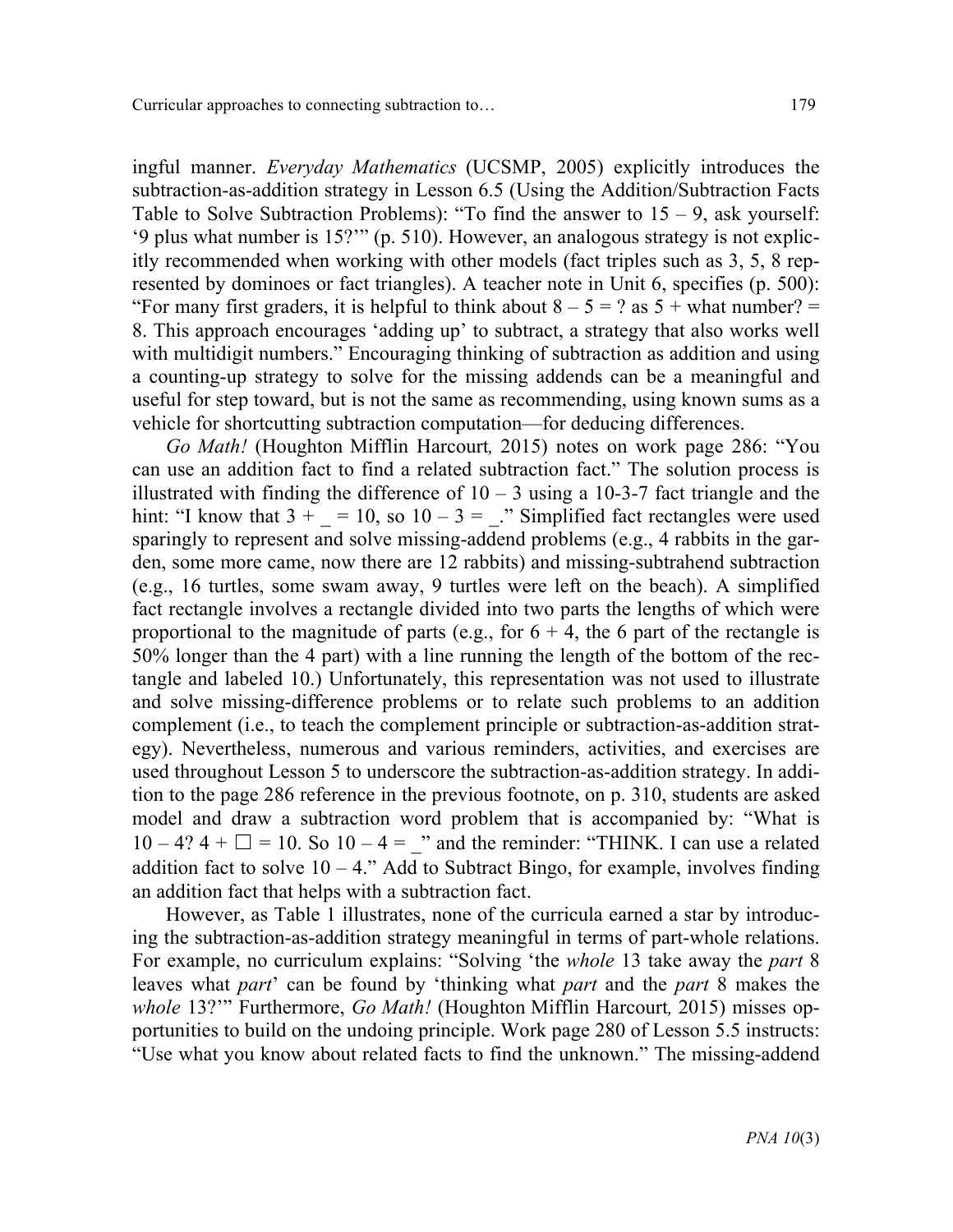addition equation  $8 + \square = 11$  is illustrated with a train of 8 red interlocking cubes and 3 blue cubes. The missing-difference subtraction problem  $11 - 8 = \square$  is illustrated with the "starting amount" 8 red interlocking cubes broken off from the remaining train of 3 blue cubes. Building clearly on the undoing concept would entail using  $\Box$  + 8 = 11 to solve 11 – 8 =  $\Box$ , where 8 is the amount added to the (unknown) starting amount and the amount subtracted from their total. In effect, by not building (effectively) on Components 1 to 4, current curricula do not provide a clear explanation of *why* a known sum can be used to determine an unknown difference.

#### **Research and Pedagogical Issues Raised by the Curriculum Analysis**

*Hypothesis 1*: If the proposed HLT about how a deep and interconnected understanding of how addition and subtraction develops is correct, then curricula *that include ALL components* should be more efficacious than less complete programs of instruction. None of the six mainstream curricula surveyed substantially—directly, explicitly, consistently, and systematically—involved all five components hypothesized for the meaningful learning of the subtraction-as-addition strategy. If Hypothesis 1 is corroborated, then five of the six and all six mainstream curricula surveyed would need to upgrade their treatment of reverse operations and common part-whole relations, respectively.

*Hypothesis 2*: If the proposed HLT about how a deep and interconnected understanding of how addition and subtraction develops is correct, then curricula that capitalize effectively on earlier aspects of the HLT should be more efficacious than less well-connected programs of instruction. In particular, should Component 2 (fact families) and Component 3 (common part-whole relations) build on Component 1 (reverse operations)? Should Components 4 (rationale for the subtraction-as-addition strategy and 5 (the strategy itself) build on Components 1 (reverse operations) and 3 (common part-whole relations)? If Hypothesis 2 is supported, then all six mainstream curricula surveyed would need to be revised to capitalize effectively on the reverse operations (Component 1) and part-whole relations (Component 3) in order to explain the logic of fact families, the complement principle, and subtraction-asaddition strategy in clear and meaningful manner.

#### **Instructional Timing Issues**

Formal subtraction instruction can either follow that of addition or be done simultaneously. A number of unresolved questions remain, including those regarding how the implementation of the HLT might impact order and vice versa.

#### *Why is Timing Even an Issue?*

A case can be made for both the *sequential/addition-first* and *simultaneous/integrated* approach and some (indirect) evidence supports each approach.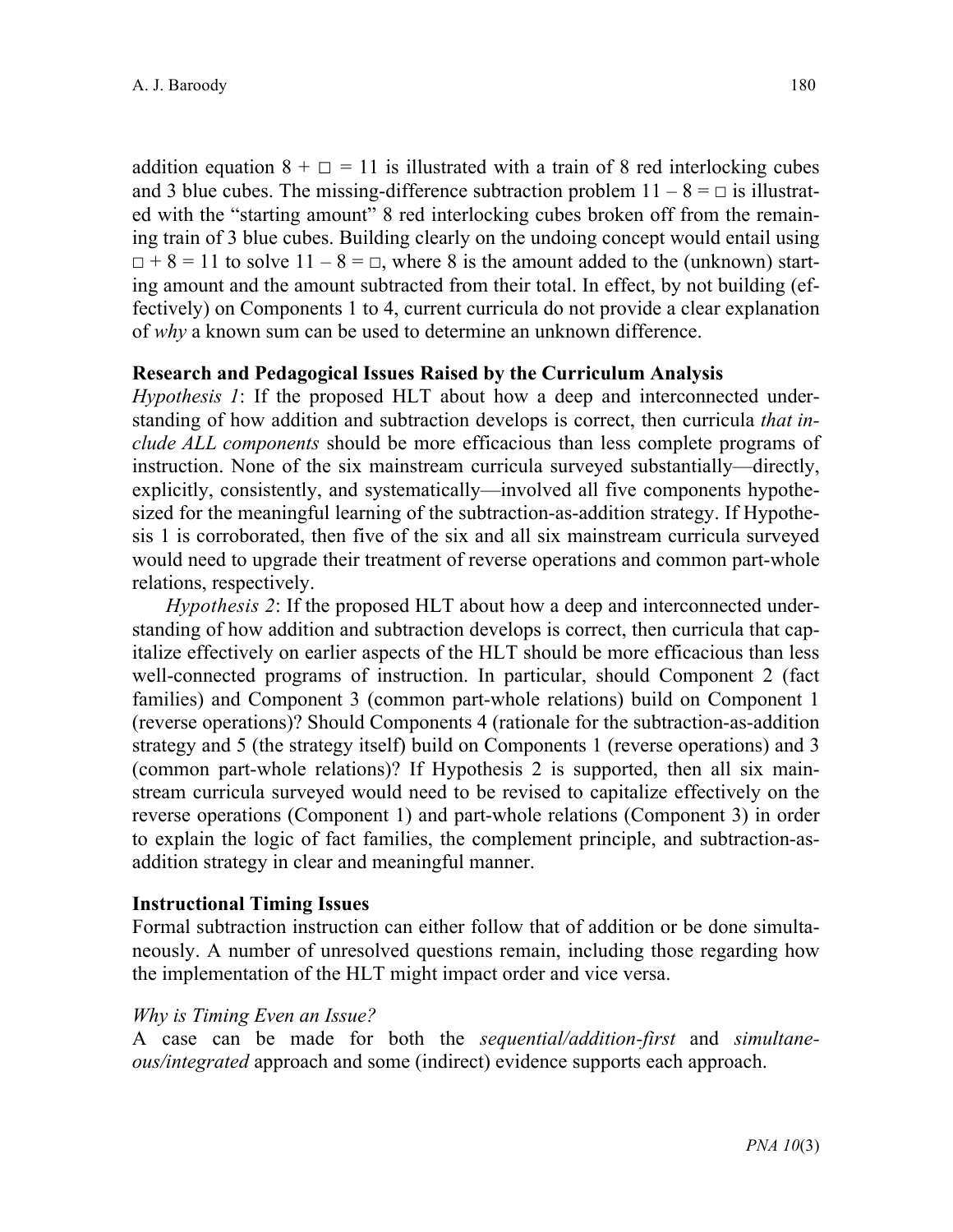Traditionally, instruction has been based on a sequential/addition-first approach. The conventional wisdom—as embodied by the HLT in Figure 1 and five of the six mainstream curricula surveyed—is that fluency with addition combinations should be fostered first and that this fluency could serve as a basis for promoting fluency with subtraction. James (1958) observed that meaningful and secure memorization of new information can be achieved by relating it to what a child already knows (cf. Piaget's, 1964, concept of assimilation). Baroody, Eiland, and Thompson (2009) attempted to teach addition and subtraction of 1 simultaneously to at-risk preschoolers by relating these operations first to nonverbal tasks, then to word problems, and finally to symbolic expressions. Subtraction instruction was suspended, though, because switching between the operations confused the preschool participants. Moreover, Baroody et al. (1983) found that primary-grade pupils were far more likely to use the subtraction strategy with subtraction complements of the doubles than with non-doubles and concluded that this may have been due to the fact they could readily relate, for instance,  $12 - 6$  to the already memorized double  $6 + 6 = 12$  but failed to see the connection between  $8 - 5$  and their non-fluent knowledge of  $3 + 5 = 8$  or  $5 + 3 = 8$ . Indeed, Steinberg (1985) concluded that, even for second graders, using known facts to deduce unknown basic combinations was difficult, and using the relations between addition and subtraction to reason out differences was particularly difficult to understand. Thornton (1990) similarly concluded: "Thus, it seems that it might be quite important to separate addition and subtraction units to allow more time for children to consolidate newly-learned addition facts before trying to apply them to obtain solutions for subtraction" (p. 245). In brief, some (indirect) evidence suggests that encouraging a general use of the subtraction strategy might better be put off until the time children are fluent with the range of basic sums.

Five reasons support a case for the simultaneous/integrated approach.

- ♦ Some kindergartners and first-graders overgeneralize the add-1 rule and need additional counterexamples of the rule (Baroody, 1989, 1992; Baroody et al., 2012, 2013; Baroody, Eiland, & Thompson, 2009; Baroody, Purpura, Eiland, & Reid, 2015; Dowker, 2003). Subtraction of 1 provides a clear contrast with adding 1.
- ♦ The use of contrasting examples or non-examples has been recommended to help children learn a variety of concepts and skills, including the meaningful learning of the first few number words *one* and *two* or *two and three* (Baroody, Lai, & Mix, 2006; Bloom & Wynn, 1997; Durkin & Rittle-Johnson, 2012; Frye et al., 2013; Mix, 2009; Palmer & Baroody, 2011; Rittle-Johnson & Star, 2011; Sarnecka & Carey, 2008), recognition of numerals with a similar appearance such as 2 and 5 or 6 and 9 (Baroody, 1988; Baroody & Kaufman, 1993), or learning number after and before (Dyson,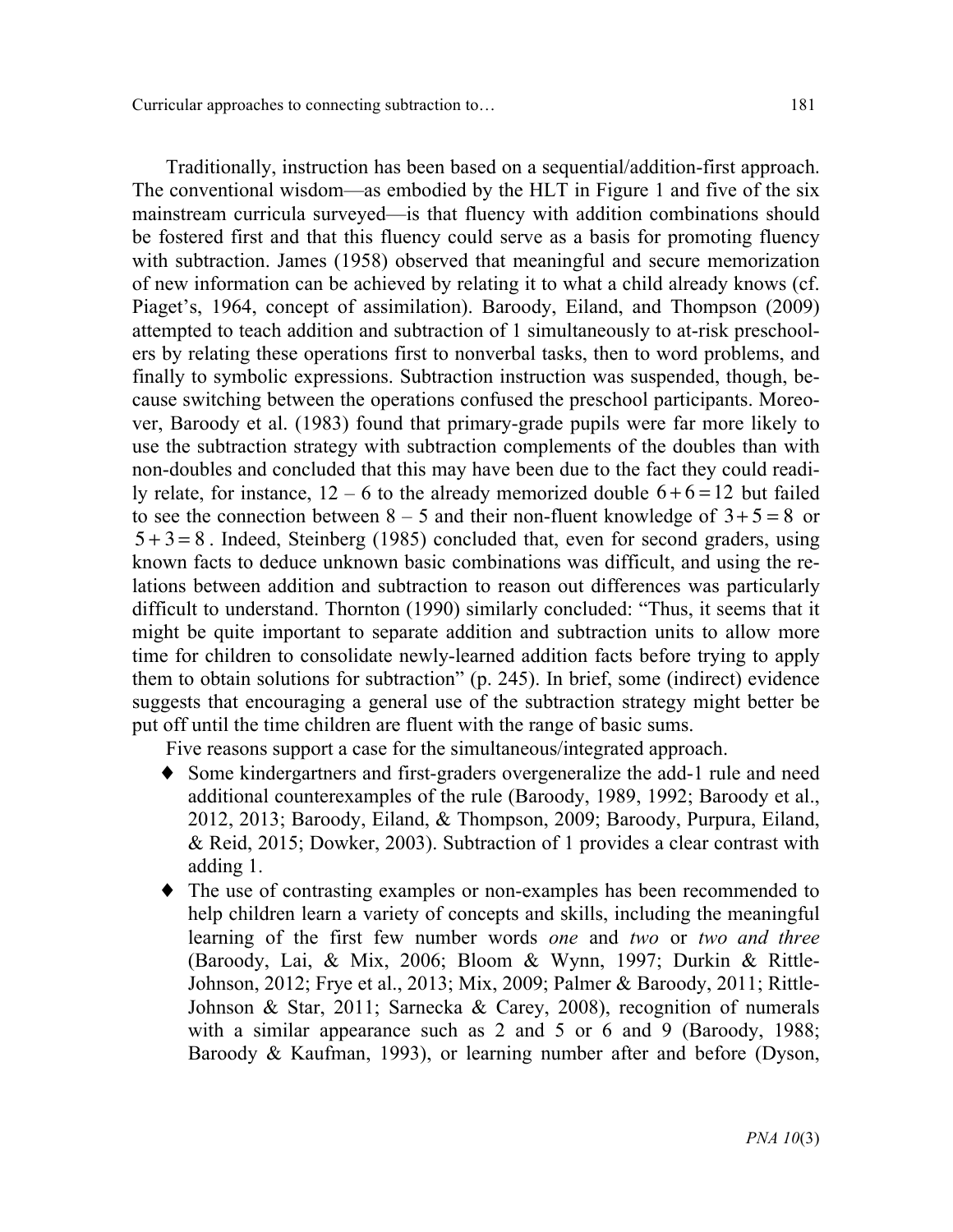Jordan, & Glutting, 2013). Hattikudur and Alibali (2010) found that teaching a relational meaning of equals in conjunction with non-examples—other relational symbols such as the inequality, more than, and less than symbols was significantly more effective than in promoting third- and fourth-grade students conceptual understanding of equals, equation encoding, and problem solving than teaching the equals sign alone or regular classroom instruction. Rittle-Johnson and Star (2007) found that simultaneously contrasting algebraic solution procedures enhanced posttest performance and transfer more than did sequential instruction of the two methods. 3.

- ♦ Jordan (Dyson et al., 2013; Dyson, Jordan, & Hassinger-Das, in press; Jordan, Glutting, Dyson, Hassinger-Das, & Irwin, 2012) has recently advocated a compare and contrast approach teaching *n* + 1 and *n* – 1 as a component of their successful number sense intervention with at risk kindergartners.
- ♦ "Everyday Mathematics"*,* which uses a simultaneous/integrated approach, is more successful in promoting mathematics achievement than traditional curricula, which typically use a sequential/addition-first approach (Carroll & Issacs, 2003; What Works Clearinghouse [WWC], 2006).
- ♦ Practicing the subtraction-as-addition strategy can improve the fluency of related sums not practiced during the training (Baroody et al., 2014).

#### *What Issues Need to be Resolved?*

The HLT depicted in Figure 1 is based on the assumption of at least a partially sequential approach. Specifically, Step 7 (fluency with sums) is represented as a prerequisite for Steps 8 and 9 (discovering the complement principle and the subtraction-as-addition strategy) and achieving Step 10 (fluency with the subtraction-asaddition strategy). However, if instruction is meaningful (i.e., involves an empirically verified learning trajectory), might children discover the complement principle without necessarily achieving fluency with sums first and might such instruction be more effective than addition-first training in helping children construct the mental triads needed for fluent use of the subtraction-as-addition strategy? Put differently, might prior instruction that facilitates Step 3 (undoing concept), Step 4 (the shared numbers concept), and Step 6 (the shared parts and whole concept) provide a basis for simultaneously learning the complement principle (Step 8) and subtraction-asaddition strategy (Step 9) and achieving fluency with basic differences (Step 10) and sums (Step 7)? If so, the proposed HLT will require amendment.

Unfortunately, a sequential and a simultaneous approach to timing have not been directly compared. Research, then, is needed to determine whether addition and subtraction should be taught successively or simultaneously in order to have the greater impact learning the connections between these operations and fluency with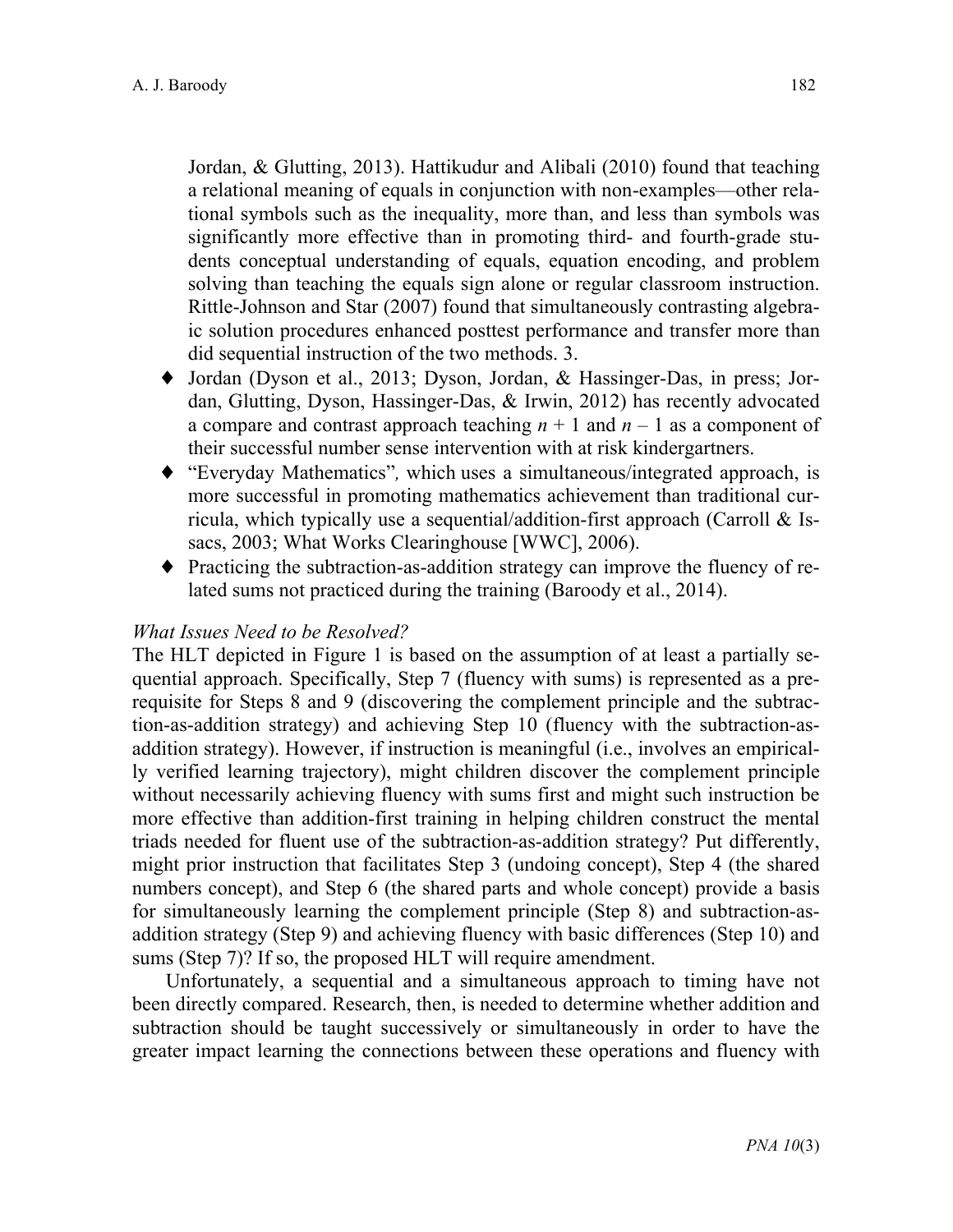basic subtraction combinations. If instruction is meaningful (i.e., involved an empirically supported learning trajectory), are the two approaches to timing equally effective? If not, is a sequential/addition-first approach or simultaneous/integrated instruction more efficacious? If both meaningful approaches to timing prove to be equally effective, it would undercut the universal constraint to instructional/ curriculum planning based on the assumption that order does matter. If the sequential/addition-first approach should prove to be more efficacious than the simultaneous/integrated approach, the widely used "Everyday Mathematics" (UCSMP, 2005), which uses a simultaneous approach, would need a major revision and reorganization to be consistent with best practices. The implications for the HLT is that efforts to promote Step 10 (fluency with the subtraction-as-addition strategy) would need to be postponed until children achieve fluency with its developmental prerequisite, namely fluency with sums. Indeed, efforts to promote Steps 8 (the complement principle) and 9 (deliberate use of the subtraction-as-addition strategy) might also benefit from such a postponement. If the simultaneous/integrated approach should prove to be more efficacious than the sequential approach, Steps 8 to 10 would need to be done concurrently. This would mean nearly all US Grade 1 mathematics curricula, which are based on the assumption that addition should be introduced before subtraction, would need to be revised and re-organized to meet the standard of best practices.

# **CONCLUSIONS**

Currently, there is no direct empirical evidence on which component or combination of components is the more/most effective in helping Grade 1 pupils achieve the two crucial Common Core goals of (a) connecting subtraction to addition, including learning the subtraction-as-addition strategy, and (b) promoting fluency with the subtraction strategy. Currently, it also remains unclear whether addition and subtraction should be taught sequentially or simultaneously in Grade 1 to best achieve these goals. Research, then, is needed to determine what component or combination of components and what instructional order most/more successfully promotes the learning of the subtraction-as-addition strategy and achieving fluency with basic differences. Such research might indicate the need for major changes in existing US mathematics primary-grade curricula.

#### **Acknowledgments**

The literature review and the author's research reported herein were supported by a grant from the Institute of Education Science, US Department of Education, through Grant R305A080479 "Fostering Fluency with Basic Addition and Subtraction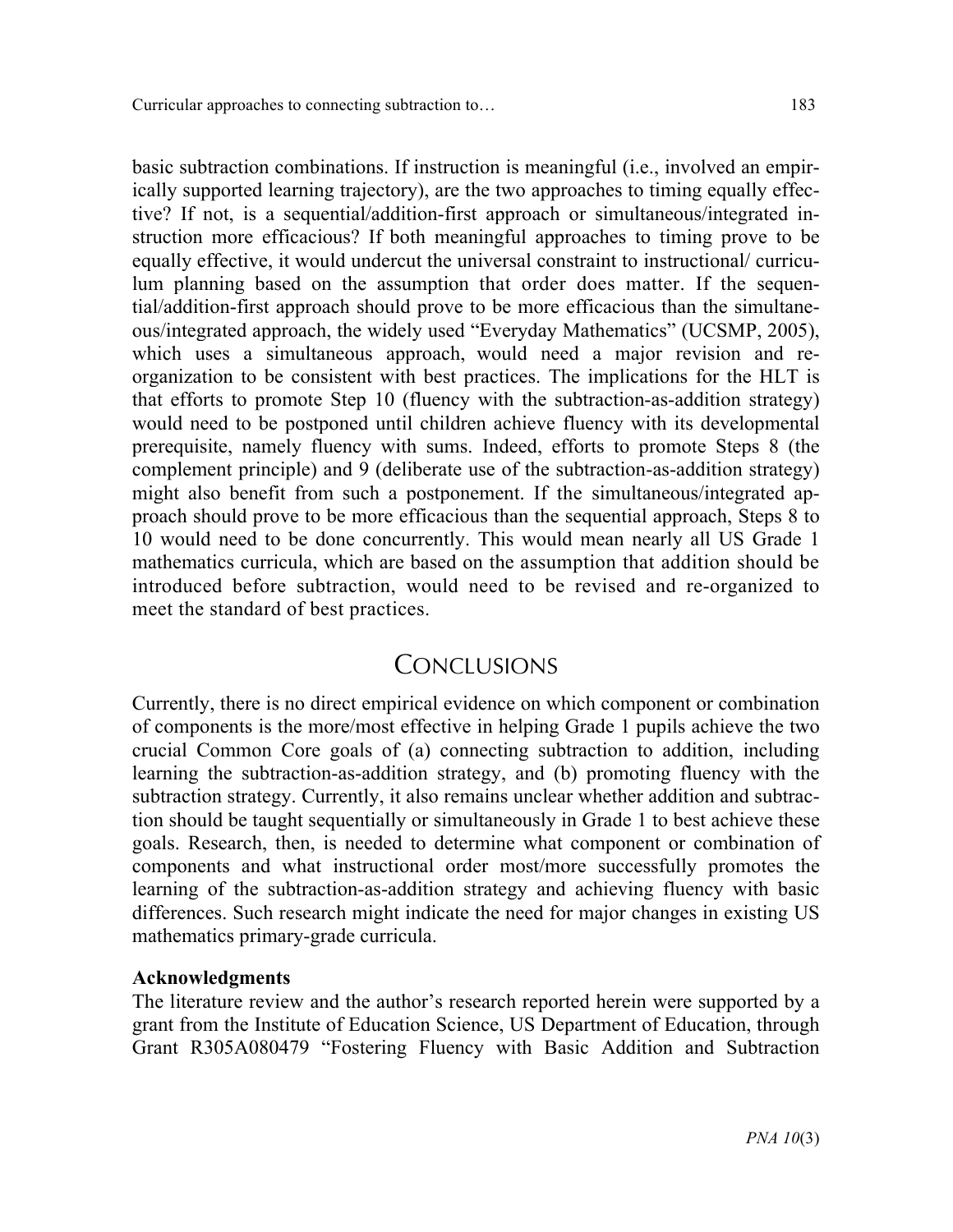Facts". Preparation of this manuscript also was supported, in part, by another grant from the US Department of Education (R305B100017: "UIUC Postdoctoral Research Training Program in Mathematics Education"). The opinions expressed are solely those of the authors and do not necessarily reflect the position, policy, or endorsement of the Institute of Education Science or Department of Education.

### **REFERENCES**

- Baroody, A. J. (1984). Children's difficulties in subtraction: Some causes and questions. *Journal for Research in Mathematics Education*, *15,* 203-213. doi:10.2307/748349
- Baroody, A. J. (1988). A cognitive approach to writing instruction for children classified as mentally handicapped. *Arithmetic Teacher, 36*(2), 7-11.
- Baroody, A. J. (1989). Kindergartners' mental addition with single-digit combinations. *Journal for Research in Mathematics Education, 20*, 159-172. doi: 10.2307/749280
- Baroody, A. J. (1992). *The development of kindergartners' mental-addition strategies. Learning and Individual Differences, 4*, 215-235. doi: 10.1016/1041- 6080(92)90003-W
- Baroody, A. J. (1999). Children's relational knowledge of addition and subtraction. *Cognition and Instruction, 17*, 137-175. doi: 10.1207/S1532690XCI170201
- Baroody, A. J., Eiland, M. D., Purpura, D. J., & Reid, E. E. (2012). Fostering kindergarten children's number sense. *Cognition and Instruction, 30*, 435-470*.* doi: 10.1080/07370008.2012.720152
- Baroody, A. J., Eiland, M. D., Purpura, D. J., & Reid, E. E. (2013). Can computerassisted discovery learning foster first graders' fluency with the most basic addition combinations? *American Educational Research Journal, 50*, 533-573. doi: 10.3102/0002831212473349
- Baroody, A. J., Eiland, M. D., & Thompson, B. (2009). Fostering at-risk preschoolers' number sense. *Early Education and Development, 20*, 80-120*.* doi: 10.1080/10409280802206619
- Baroody, A. J., Ginsburg, H. P., & Waxman, B. (1983). Children's use of mathematical structure. *Journal for Research in Mathematics Education*, *14*, 156-168. doi: 10.2307/748379
- Baroody, A. J., & Kaufman, L. C. (1993). The case of Lee: Assessing and remedying a numerical-writing difficulty. *Teaching Exceptional Children, 25*(3), 14-16.
- Baroody, A. J., & Lai, M. L. (2007). Preschoolers' understanding of the additionsubtraction inverse principle: A Taiwanese sample. *Mathematics Thinking and Learning, 9*, 131-171. doi: 10.1080/10986060709336813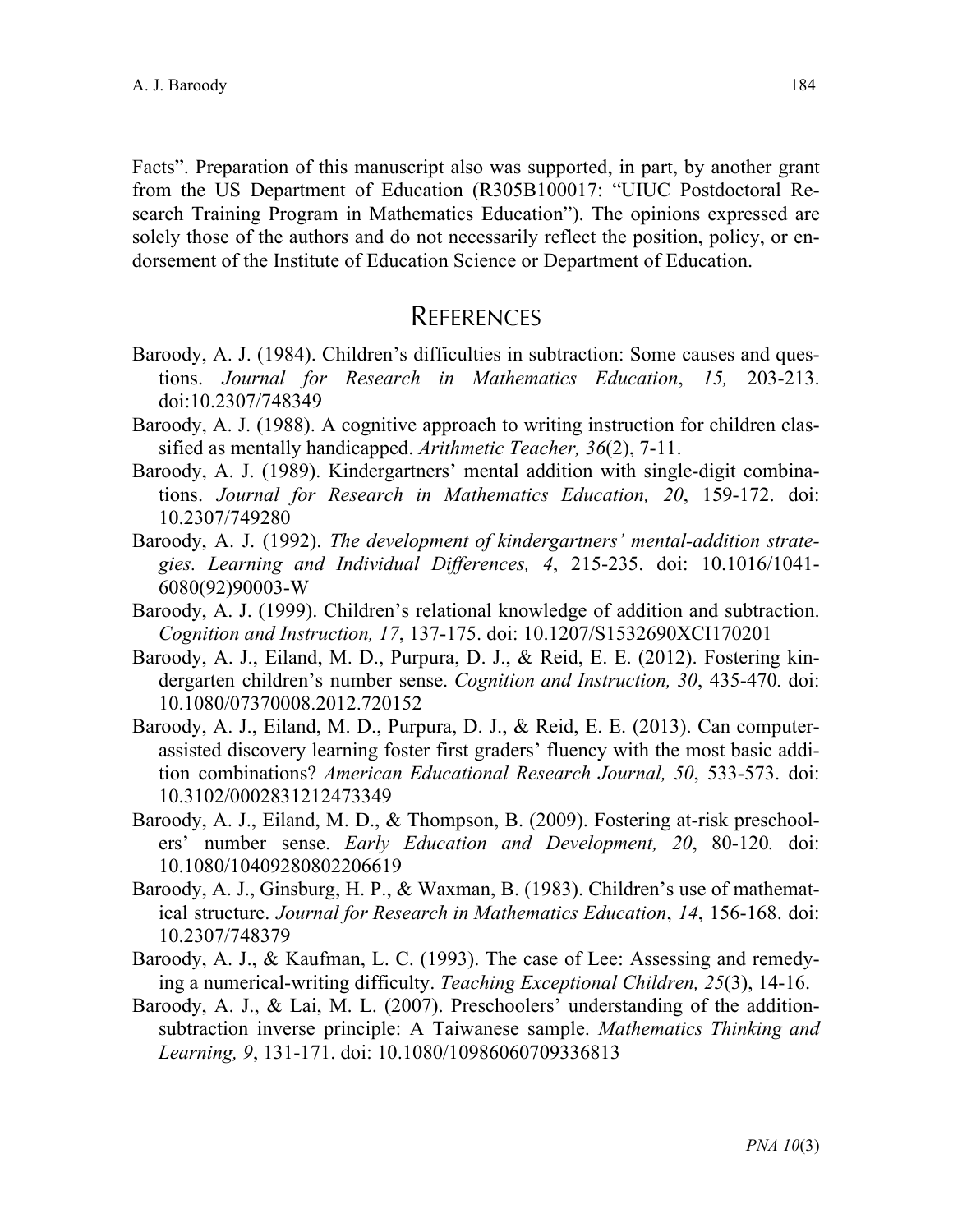Curricular approaches to connecting subtraction to… 185

- Baroody, A. J., Lai, M. L., Li, X., & Baroody, A. E. (2009). Preschoolers' understanding of subtraction-related principles. *Mathematics Thinking and Learning, 11*, 41-60. doi: 10.1080/10986060802583956.
- Baroody, A. J., Lai, M.-L., & Mix, K. S. (2006). The development of young children's number and operation sense and its implications for early childhood education. In B. Spodek & O. Saracho (Eds.), *Handbook of research on the education of young children* (pp. 187-221). Mahwah, NJ: Erlbaum.
- Baroody, A. J., Purpura, D. J., Eiland, M. D., & Reid, E. E. (2014). Fostering firstgraders' fluency with basic subtraction and larger addition combinations via computer-assisted instruction. *Cognition & Instruction, 32*, 159-197. doi: 10.1080/07370008.2014.887084
- Baroody, A. J., Purpura, D. J., Eiland, M. D., & Reid, E. E. (2015). The impact of highly and minimally guided discovery instruction on promoting the learning of reasoning strategies for basic add-1 and doubles combinations. *Early Childhood Research Quarterly, 30*, 93-105*.* doi: 10.1016/j.ecresq.2014.09.003
- Baroody, A. J., Purpura, D. J., Eiland, M. D., Reid, E. E., & Paliwal, V. (in press). Does fostering reasoning strategies for relatively difficult basic combinations promote transfer by K-3 students? *Journal of Educational Psychology*.
- Baroody, A. J., Torbeyns, J., & Verschaffel, L. (2009). Young children's understanding and application of subtraction-related principles: Introduction. *Mathematics Thinking and Learning, 11*, 2-9. doi: 10.1080/10986060802583873
- Baroody, A. J., & Varma, S. (2006, November). *The active construction view of basic number fact knowledge: New directions for cognitive neuroscience*. Invited presentation at the Neural Basis of Mathematical Cognition Conference, Nashville, TN.
- Baroody, A. J., Wilkins, J. L. M., & Tiilikainen, S. (2003). The development of children's understanding of additive commutativity: From protoquantitative concept to general concept? In A. J. Baroody & A. Dowker (Eds.), *The development of arithmetic concepts and skills: Constructing adaptive expertise* (pp. 127-160). Mahwah, NJ: Erlbaum.
- Bloom, P., & Wynn, K. (1997). Linguistic cues in the acquisition of number words. *Journal of Child Language, 24*, 511–533. doi: 10.1017/S0305000997003188
- Briars, D. J., & Larkin, J. G. (1984). An integrated model of skills in solving elementary word problems. *Cognition and Instruction, 1*, 245-296. doi: 10.1207/s1532690xci0103\_1
- Campbell, J. I. D. (2008). Subtraction by addition. *Memory & Cognition, 36*, 1094- 1102. doi: 10.3758/MC.36.6.1094
- Canobi, K. H. (2004). Individual differences in children's addition and subtraction knowledge. *Cognitive Development, 19*, 81-93.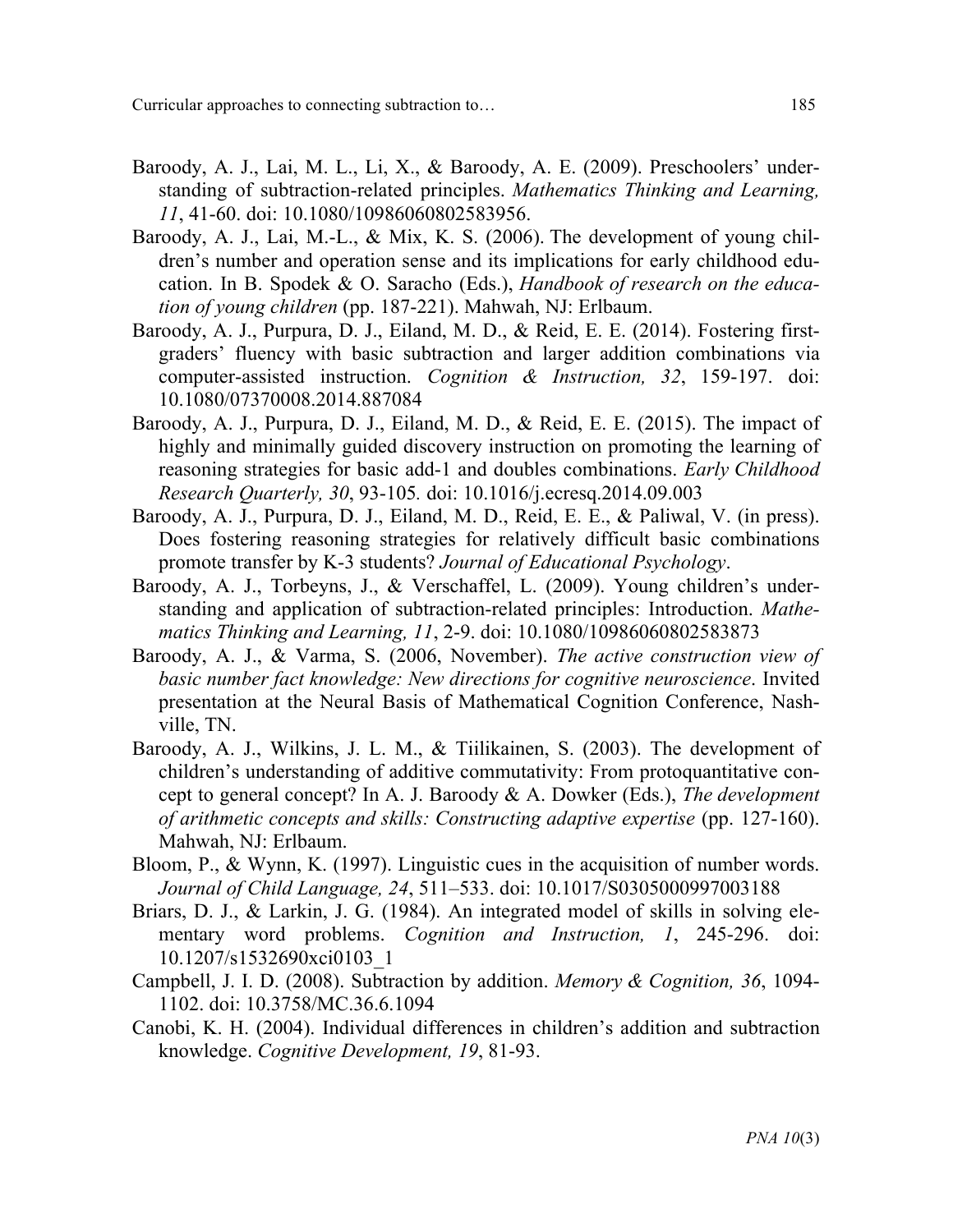- Canobi, K. H. (2005). Children's profiles of addition and subtraction understanding. *Journal of Experimental Child Psychology, 92*, 220-246.
- Canobi, K. H. (2009). Conceptual-procedural interactions in children's addition and subtraction. *Journal of Experimental Child Psychology, 102*, 131-149. doi: 10.1016/j.jecp.2008.07.008
- Canobi, K. H., Reeve, R. A., & Patterson, P. E. (1998). The role of conceptual understanding in children's problem solving. *Developmental Psychology, 34*, 882- 891. doi: 10.1037/0012-1649.34.5.882
- Carroll, W. M., & Issacs, A. (2003). Achievement of students using the University of Chicago School Mathematics Project's Everyday Mathematics. In S. L. Senk & D. R. Thompson (Eds.), *Standards-based school mathematics curricula: What are they? What do students learn?* (pp. 79-108). Mahwah, NJ: Erlbaum
- Council of Chief State School Officers (2010). *Common core state standards: Preparing America's students for college and career.* Retrieved from http://www.corestandards.org/.
- Dowker, A. D. (2003). Young children's estimates for addition: The zone of partial knowledge and understanding. In A. J. Baroody & A. Dowker (Eds.), *The development of arithmetic concepts and skills: Constructing adaptive expertise* (pp. 35-74). Mahwah, NJ: Erlbaum.
- Dowker, A. (2009). Use of derived fact strategies by children with mathematical difficulties. *Cognitive Development, 24*, 401-410. doi: 10.1016/j.cogdev. 2009.09.005
- Durkin, K., & Rittle-Johnson, B. (2012). The effectiveness of using incorrect examples to support learning about decimal magnitude. *Learning and Instruction, 22*, 206-214. doi: 10.1016/j.learninstruc.2011.11.001
- Dyson, N., Jordan, N., & Glutting, J. (2013). A number sense intervention for lowincome kindergartners at risk for mathematics difficulties. *Journal of Learning Disabilities, 46*, 166-181. doi: 10.1177/0022219411410233
- Dyson, N., Jordan, N. C., & Hassinger-Das, B. (in press). Kindergarten number operations: Connecting the dots. *Teaching Children Mathematics.*
- Eiland, M. D. (2014). *Fostering fluency with basic addition and subtraction facts using computer-aided instruction* (Unpublished doctoral dissertation). *https://www.ideals.illinois.edu/bitstream/handle/2142/50759/Michael\_Eiland.pdf ?sequence=1*
- Ernest, P. (1985). The number line as a teaching aid. *Educational Studies in Mathematics, 16*, 411-424.
- Fayol, M., & Thevenot, C. (2012). The use of procedural knowledge in simple addition and subtraction. *Cognition, 123*, 392-403. doi:10.1016/ j.cognition.2012.02.008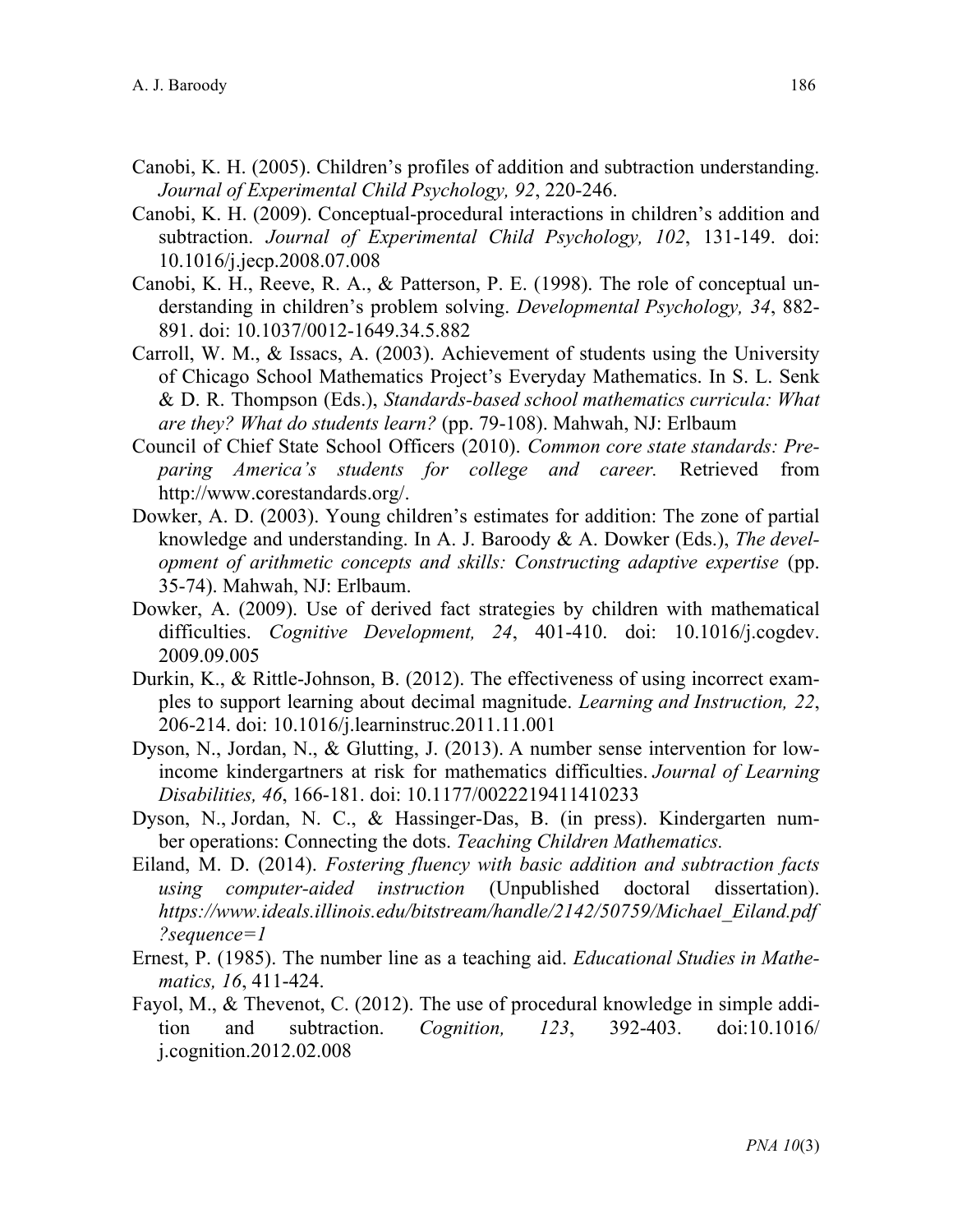- Frye, D., Baroody, A. J., Burchinal, M. R., Carver, S., Jordan, N. C., & McDowell, J. (2013). *Teaching math to young children: A practice guide*. Washington, DC: National Center for Education Evaluation and Regional Assistance (NCEE), Institute of Education Sciences, US Department of Education.
- Fuson, K. C. (2006). *Math expressions.* Boston, MA: Houghton Mifflin.
- Fuson, K. C. (2009). Avoiding misinterpretations of Piaget and Vygotsky: Mathematical teaching without learning, learning without teaching, or helpful learningpath teaching. *Cognitive Development, 24*, 343-361. doi: 10.1016/j.cogdev. 2009.09.009
- Hattikudur, S., & Alibali, M. W. (2010). Learning about the equal sign: Does comparing with inequality symbols help? *Journal of Experimental Child Psychology, 107*, 15-30. doi: 10.1016/j.jecp.2010.03.004
- Houghton Mifflin Harcourt (2015). *Go math!* Boston, MA: Author.
- Huttenlocher, J., Jordan, N. C., & Levine, S. C. (1994). A mental model for early arithmetic. *Journal of Experimental Psychology: General, 123*, 284-296.
- James, W. (1958). *Talks to teachers on psychology: And to students on some of life's ideals*. New York, NY: Norton & Company.
- Jordan, N. C., Huttenlocher, J., & Levine, S. C. (1992). Differential calculation abilities in young children from middle- and low-income families. *Developmental Psychology, 28*, 644-653. doi: 10.1037/0012-1649.28.4.644
- Jordan, N. C., Huttenlocher, J., & Levine, S. C. (1994). Assessing early arithmetic abilities: Effects of verbal and nonverbal response types on the calculation performance of middle- and low-income children. *Learning and Individual Differences, 6*, 413-432. doi: 10.1016/1041-6080(94)90003-5
- Jordan, N. C., Glutting, J., Dyson, N., Hassinger-Das, B., & Irwin, C. (2012, April). *Building kindergartners' number sense: A randomized controlled study*. Paper presented at the annual meeting of the National Council of Teachers of Mathematics, Philadelphia.
- Klein, J. S., & Bisanz, J. (2000). Preschoolers doing arithmetic: The concepts are willing but the working memory is weak. *Canadian Journal of Experimental Psychology, 54*, 105-114. doi: 10.1037/h0087333
- Larson, N. (2008). *Saxon math 1*. Austin, TX: Harcourt Achieve. Macmillan/McGraw Hill.
- Macmillan/McGraw Hill (2009). *Math Connects*. New York, NY: Author
- Mix, K. S. (2009). How Spencer made number: First uses of the number words. *Journal of Experimental Child Psychology, 102*, 427-444. doi: 10.1016/ j.jecp.2008.11.003
- National Council of Teachers of Mathematics (2000). *Principles and standards for school mathematics: Standards 2000.* Reston, VA: Author.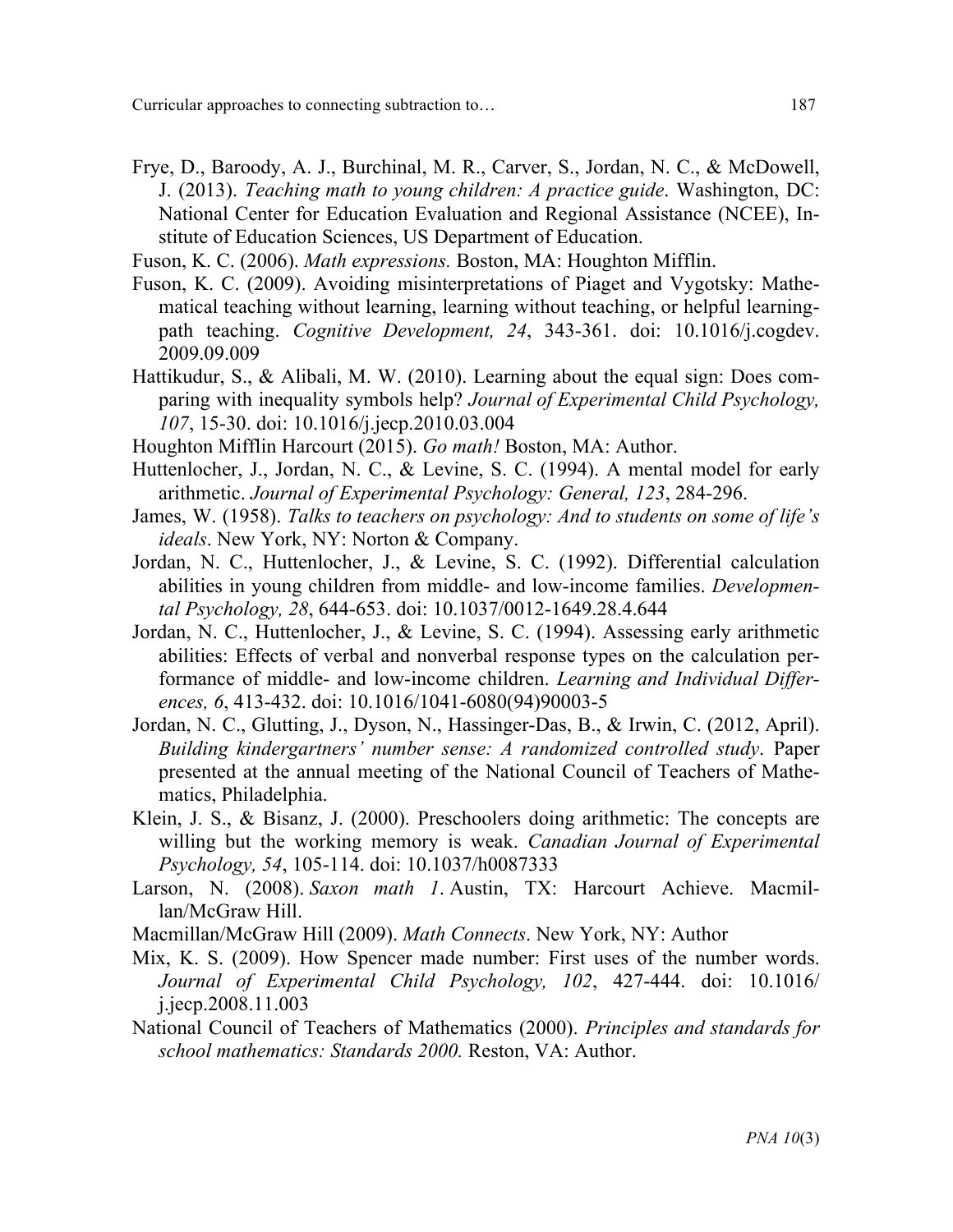- National Mathematics Advisory Panel (2008). *Foundations for success: The final report of the National Mathematics Advisory Panel*. Washington, DC: US Department of Education.
- National Research Council (2001). *Adding it up: Helping children learn mathematics.* Washington, DC: National Academy Press.
- Nunes, T., Bryant, P., Hallett, D., Bell, D., & Evans, D. (2009). Teaching children about the inverse relation between addition and subtraction. *Mathematical Thinking & Learning, 11*, 61-78.
- Palmer, A., & Baroody, A. J. (2011). Blake's development of the number words "one," "two," and "three." *Cognition and Instruction, 29*, 265-296. doi: 10.1080/ 07370008.2011.583370
- Peters, G., De Smedt, B., Torbeyns, J., Ghesquire, P., & Verschaffel, L. (2010). Adults' use of subtraction by addition. *Acta Psychologica, 135*, 323-329. doi: 10.1016/j.actpsy.2010.08.007
- Piaget, J. (1964). Development and learning. In R. E. Ripple & V. N. Rockcastle (Eds.), *Piaget rediscovered* (pp. 7-20). Ithaca, NY: Cornell University.
- Piaget, J. (1965). *The child's conception of number*. New York, NY: Norton.
- Putnam, R. T., deBettencourt, L. U., & Leinhardt, G. (1990). Understanding of derived fact strategies in addition and subtraction. *Cognition and Instruction, 7*, 245-285. doi: 10.1207/s1532690xci0703\_3
- Rathmell, E. C. (1978). Using thinking strategies to teach basic facts. In M. N. Suydam & R. E. Reys (Eds.), *Developing computational skills* (pp. 13-50). Reston, VA: National Council of Teachers of Mathematics.
- Riley, M. S., Greeno, J. G., & Heller, J. I. (1983). Development of children's problem solving ability in arithmetic. In H. P. Ginsburg (Ed.), *The Development of mathematical thinking* (pp. 153-196). New York, NY: Academic Press.
- Rittle-Johnson, B., & Star, J. R. (2007). Does comparing solution methods facilitate conceptual and procedural knowledge? An experimental study on learning to solve equations. *Journal of Educational Psychology, 99*, 561-574. doi: 10.1037/0022-0663.99.3.561
- Rittle-Johnson, B., & Star, J. R. (2011). The power of comparison in learning and instruction: Learning outcomes supported by different types of comparisons. In J. P. Mestre & B. H. Ross (Eds.), *The psychology of learning and motivation: Cognition in education* (Vol. 55, pp. 199-225). Oxford, United Kingdom: Academic Press.
- Sarama, J., & Clements, D. H. (2009). *Early childhood mathematics education research: Learning trajectories for young children*. New York, NY: Routledge.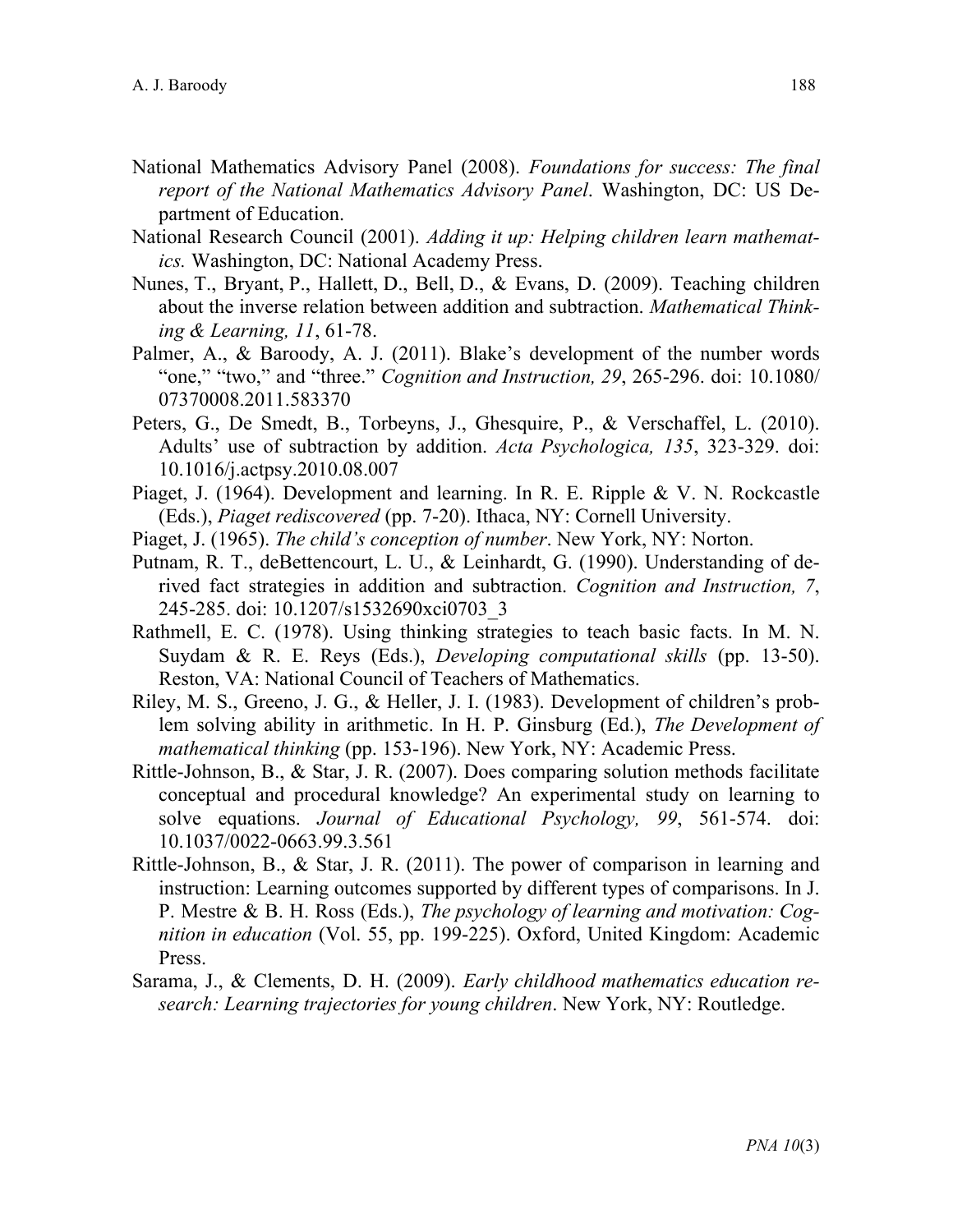- Sarnecka, B. W., & Carey, S. (2008). How counting represents number: What children must learn and when they learn it. *Cognition, 108*(3), 662-674. doi: 10.1016/j.cognition.2008.05.007
- Saxe, G. B., Earnest, D., Sitabkhan, Y., Haldar, L. C., Lewis, K. E., & Zheng, Y. (2010). Supporting generative thinking about integers on number lines in elementary mathematics, *Cognition & Instruction, 28*, 433-474*.* doi: 10.1080/07370008.2010.511569
- Scott Foresman-Addison Wesley (2005). *Mathematics (first grade)*. Pearson Education. Upper Saddle River, NJ: Author.
- Sophian, C., & McCorgray, P. (1994). Part-whole knowledge and early arithmetic problem-solving. *Cognition and Instruction, 12*, 3-33. doi: 10.1207/ s1532690xci1201\_1
- Sophian, C., & Vong, K. I. (1995). The parts and wholes of arithmetic story problems: Developing knowledge in the preschool years. *Cognition and Instruction, 13*, 469-477. doi: 10.1207/s1532690xci1303\_5
- Starkey, P., & Gelman, R. (1982). The development of addition and subtraction abilities prior to formal schooling in arithmetic. In T. P. Carpenter, J. M. Moser, & T. A. Romberg (Eds.), *Addition and subtraction: A cognitive perspective* (pp. 99- 116). Hillsdale, NJ: Erlbaum.
- Steinberg, R. M. (1985). Instruction on derived facts strategies in addition and subtraction. *Journal for Research in Mathematics Education, 16*, 337-355. doi: 10.2307/749356
- Thompson, I. (1997). The role of counting in derived fact strategies. In I. Thompson (Ed.), *Teaching and learning early number* (pp. 52-61). Buckingham, United Kingdom: Open University Press.
- Thornton, C. A. (1990). Solution strategies: Subtraction number facts. *Educational Studies in Mathematics, 21*, 241-263. doi: 10.1007/BF00305092
- Thornton, C., & Toohey, M. (1985). Basic math facts: Guidelines for teaching and learning. *Learning Disabilities Focus, 1*, 44-57. doi: 10.2307/748382
- University of Chicago School Mathematics Project (UCSMP) (2005). *Everyday mathematics teacher's lesson guide* (Volume 1)*.* Columbus, OH: McGraw-Hill
- Van den Heuvel-Panhuizen, M., & Treffers, A. (2009). Mathe-didactical reflections on young children's understanding and application of subtraction-related principles. *Mathematical Thinking and Learning, 11*, 102**-**112. doi: 10.1080/ 10986060802584046
- Verschaffel, L., Greer, B., & De Corte, E. (2007). Whole number concepts and operations. In F. K. Lester Jr. (Ed.), *Second handbook of research on mathematics teaching and learning* (pp. 557-628). Charlotte, NC: NCTM & Information Age Publishing.